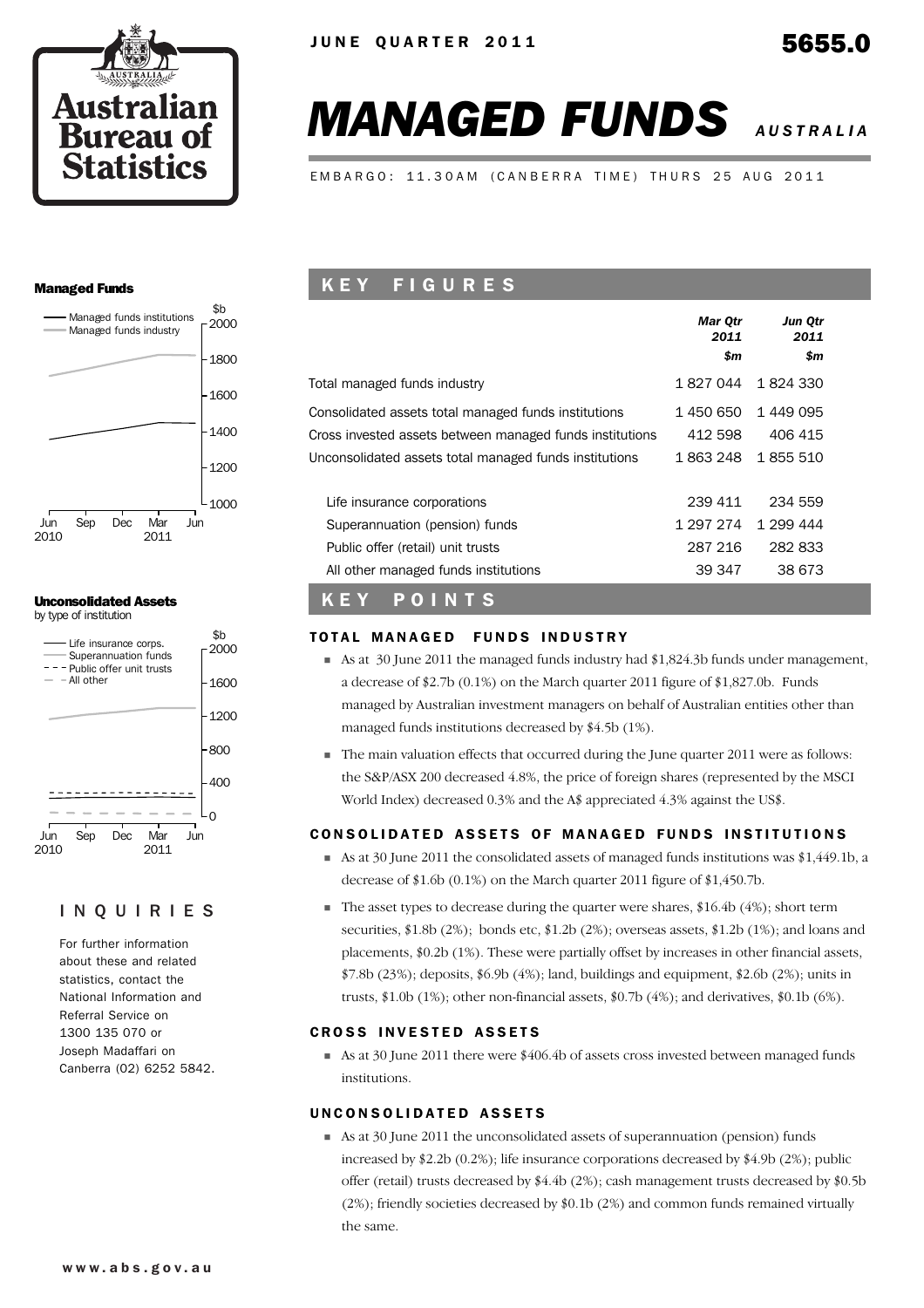# NOTES

| FORTHCOMING ISSUES | ISSUE (Quarter)        |                       | <b>RELEASE DATE</b>                                                                     |
|--------------------|------------------------|-----------------------|-----------------------------------------------------------------------------------------|
|                    | September 2011         |                       | 24 November 2011                                                                        |
|                    | December 2011          |                       | 23 February 2012                                                                        |
|                    | March 2012             |                       | 31 May 2012                                                                             |
|                    | <b>June 2012</b>       |                       | 30 August 2012                                                                          |
|                    | September 2012         |                       | 29 November 2012                                                                        |
|                    | December 2012          |                       | 28 February 2013                                                                        |
|                    |                        |                       |                                                                                         |
| <b>REVISIONS</b>   |                        |                       | There have been revisions in some series as a result of the receipt of revised          |
|                    |                        |                       | administrative data and revised survey data. Superannuation, investment manager, public |
|                    |                        |                       | unit trust and common fund data have been revised back to September quarter 2005; life  |
|                    |                        |                       | insurance corporations data has been revised back to December quarter 2009; and cash    |
|                    |                        |                       | management trusts data has been revised in the December quarter 2010.                   |
|                    |                        |                       |                                                                                         |
| ABBREVIATIONS      | \$b                    |                       | billion (thousand million) dollars                                                      |
|                    | $_{\rm sm}$            | million dollars       |                                                                                         |
|                    | A\$                    | Australian dollars    |                                                                                         |
|                    | <b>ABS</b>             |                       | Australian Bureau of Statistics                                                         |
|                    | APRA                   |                       | Australian Prudential Regulation Authority                                              |
|                    | <b>FUM</b>             |                       | funds under management                                                                  |
|                    | S&P 500                |                       | Standard & Poor's 500 Index                                                             |
|                    | <b>S&amp;P/ASX 200</b> |                       | Standard and Poor's Australian Stock Exchange top 200                                   |
|                    | US                     |                       | United States (of America)                                                              |
|                    | US\$                   | United States dollars |                                                                                         |
|                    |                        |                       |                                                                                         |

Brian Pink Australian Statistician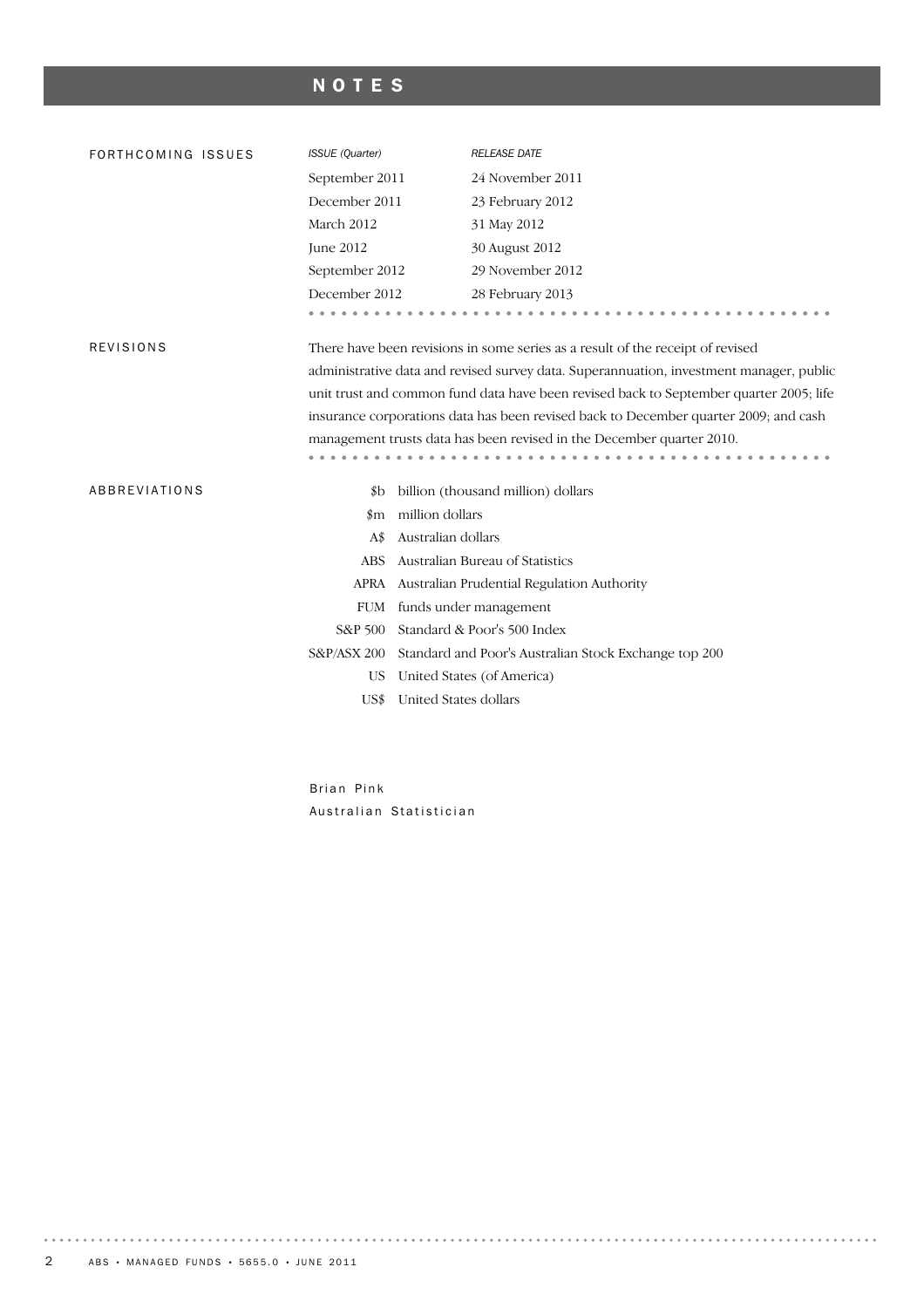# CONTENTS

|                            | page                                                                           |
|----------------------------|--------------------------------------------------------------------------------|
| <b>ANALYSIS</b>            |                                                                                |
| FUND UNDER MANAGEMENT      | 1<br>Summary managed funds industry, Total funds under management at           |
|                            |                                                                                |
| MANAGED FUNDS INSTITUTIONS |                                                                                |
|                            | 2<br>Summary managed funds institutions, Assets at end of period  11           |
| UNCONSOLIDATED ASSETS      |                                                                                |
|                            | З<br>Life insurance corporations, Unconsolidated assets and liabilities,       |
|                            | Superannuation (pension) funds, Unconsolidated assets and liabilities,<br>4    |
|                            | Public offer (retail) unit trusts, Unconsolidated assets and liabilities,<br>5 |
|                            | Friendly societies, Unconsolidated assets and liabilities, amounts<br>6        |
|                            |                                                                                |
|                            | Common funds, Unconsolidated assets and liabilities, amounts<br>7              |
|                            | 8<br>Cash management trusts, Unconsolidated assets and liabilities, amounts    |
| SOURCE OF FUNDS            |                                                                                |
|                            | 9<br>Resident investment managers, Source of funds, amounts under              |
|                            |                                                                                |
| OTHER INFORMATION          |                                                                                |
|                            |                                                                                |
|                            | Glossarv                                                                       |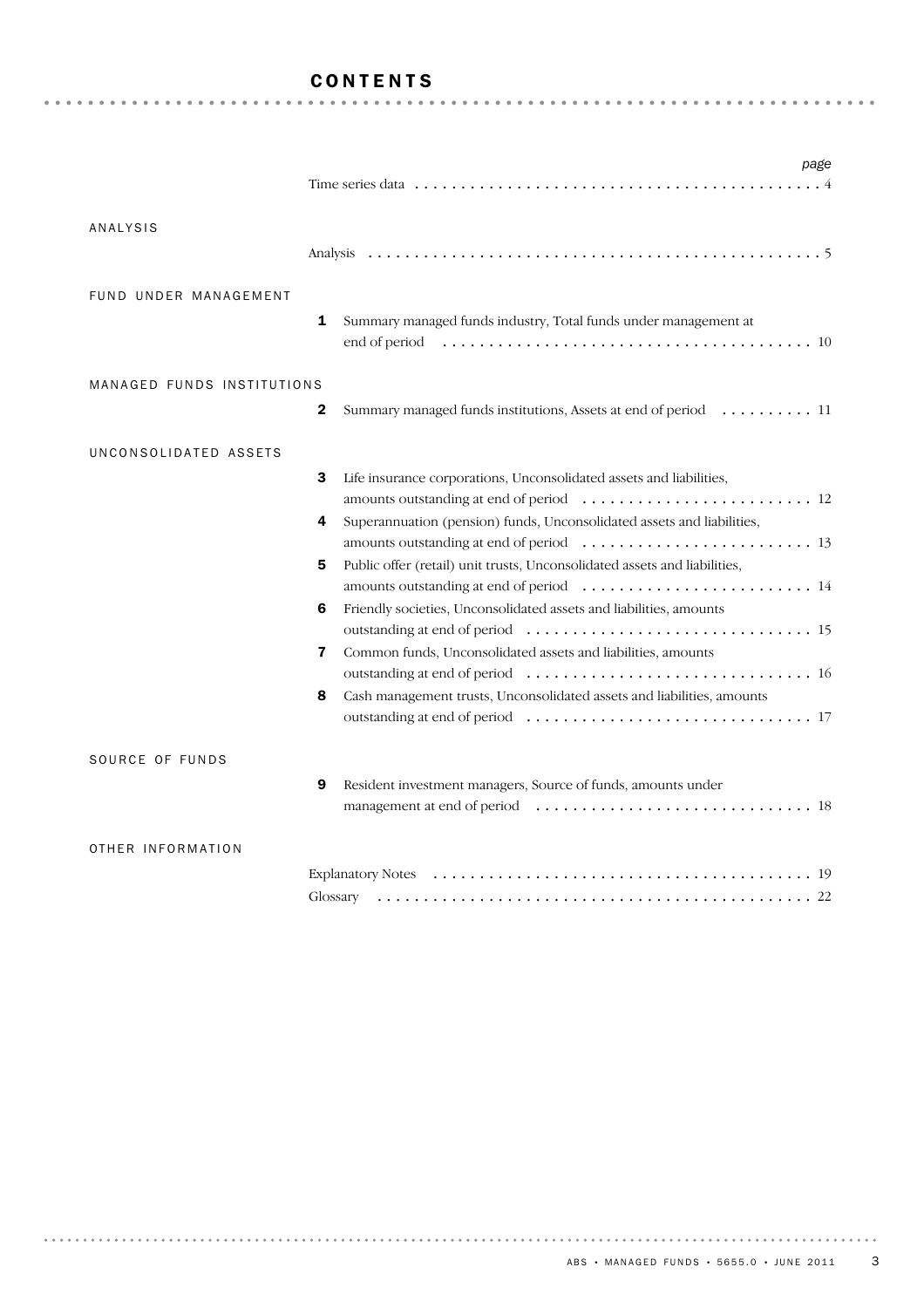# TIME SERIES DATA

 $\sim$ 

 $\alpha$ 

TIME SERIES DATA

Longer time series of all tables contained in this publication are available free on the ABS website <http://www.abs.gov.au> with the release of this publication. Time series tables 5 and 8 include additional operational information.

 $\Delta$  $\Delta$ 

. . . . . . . . . . . . .

. . . . . . . . . .

. . . . . . . . .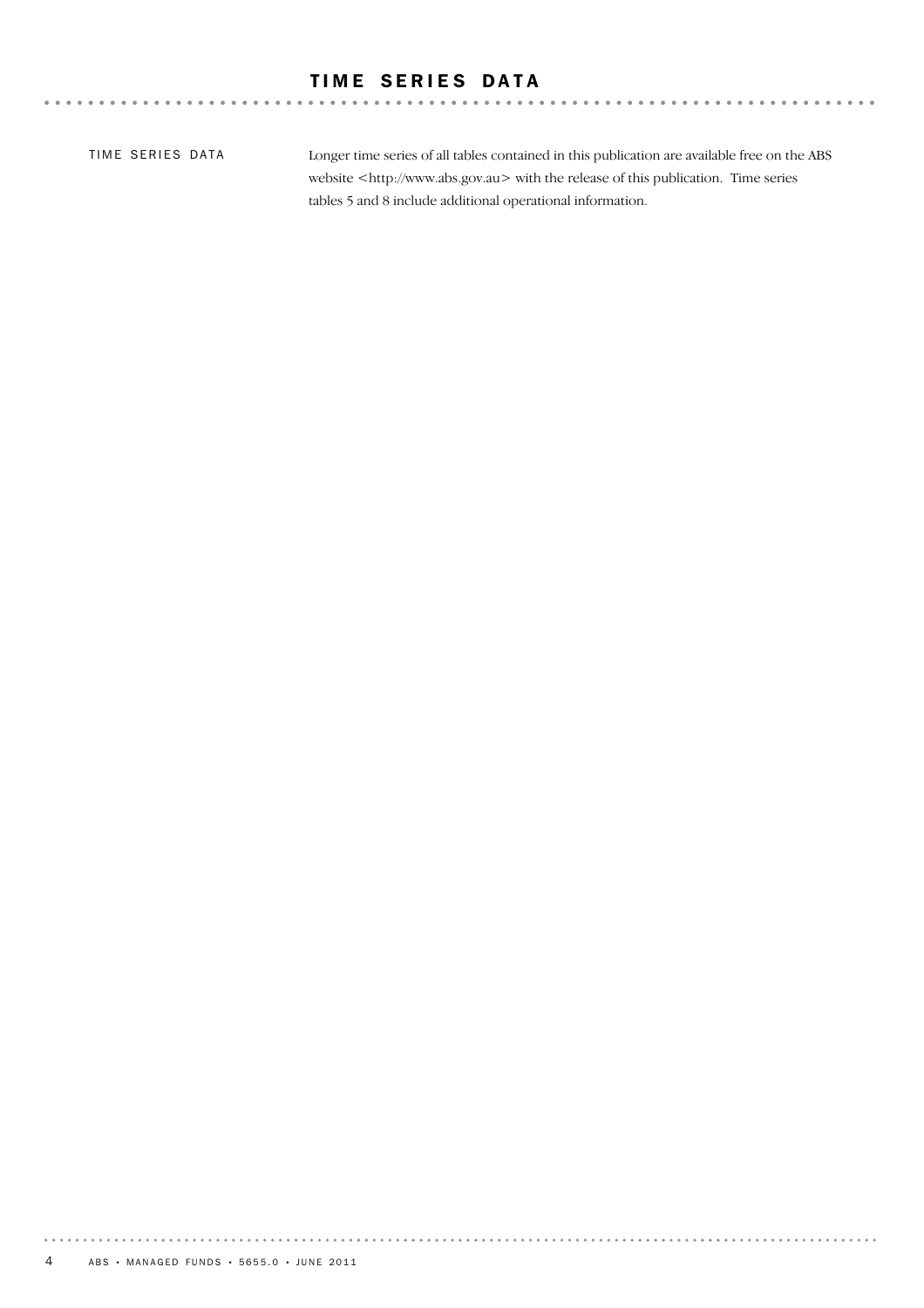# ANALYSIS

# MANAGED FUNDS INDUSTRY

At 30 June 2011 the managed funds industry had \$1,824.3b funds under management, a decrease of \$2.7b (0.1%) on the March quarter 2011 figure of \$1,827.0b. This decrease was driven primarily by the decrease of \$4.5b (1%) in funds managed by Australian investment managers on behalf of Australian entities other than managed funds institutions and by the decrease of \$1.6b (0.1%) in the consolidated assets of managed funds institutions. This was partially offset by an increase of \$1.1b (2%) in funds managed by Australian investment managers on behalf of overseas investors.

The following diagram shows the values of the Total Managed Funds Industry at 30 June 2011 and the relationships between the components of this industry.



**\*** Indicates funds invested by resident investment managers with other resident investment managers. T hese are deducted to derive the total managed funds industry.

\*\* T hese funds do not include investments held by Australian nominees on behalf of overseas investors.

MANAGED FUNDS INSTITUTIONS *Consolidated assets of managed funds institutions*

As at 30 June 2011 the consolidated assets of managed funds institutions was \$1,449.1b, a decrease of \$1.6b (0.1%) on the March quarter 2011 figure of \$1,450.7b.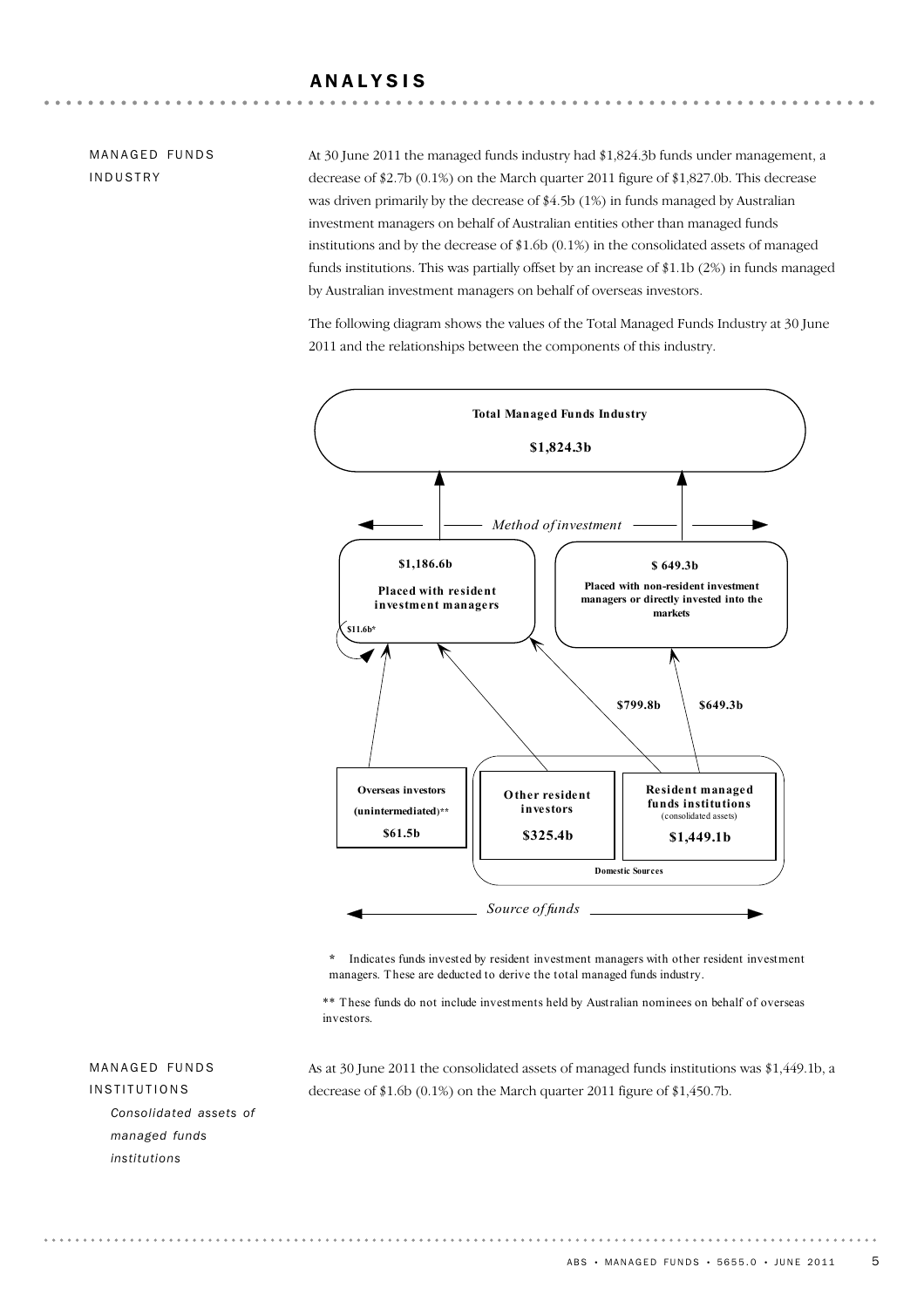*managed funds institutions continued*

#### *Consolidated assets of* TOTAL CONSOLIDATED ASSETS



*Consolidated assets by types of asset*

The asset types to decrease during the quarter were shares, \$16.4b (4%); short term securities, \$1.8b (2%); bonds etc, \$1.2b (2%); overseas assets, \$1.2b (1%); and loans and placements, \$0.2b (1%). These were partially offset by increases in other financial assets, \$7.8b (23%); deposits, \$6.9b (4%); land, buildings and equipment, \$2.6b (2%); units in trusts, \$1.0b (1%); other non-financial assets, \$0.7b (4%); and derivatives, \$0.1b (6%).

The following chart shows the level at 30 June 2011 of the asset types of Managed Funds Institutions.



#### MANAGED FUNDS INSTITUTIONS ASSETS

UNCONSOLIDATED ASSETS *Life insurance corporations*

At 30 June 2011, total unconsolidated assets of life insurance corporations were \$234.6b, a decrease of \$4.9b (2%) on the March quarter 2011 figure of \$239.4b. The major decreases were in unlisted shares, \$2.1b (22%) and short term securities, \$1.8b (20%). These were partially offset by increases in deposits, \$0.9b (12%) and loans and placements, \$0.5b (19%). Cross investment within life insurance corporations was \$2.6b, a slight decrease over the previous quarter. Net policy liabilities decreased \$1.6b (1%) to \$204.0b; loans and placements decreased \$1.8b (64%); other liabilities decreased \$0.9b (13%) and debt securities issued decreased \$0.4b (15%).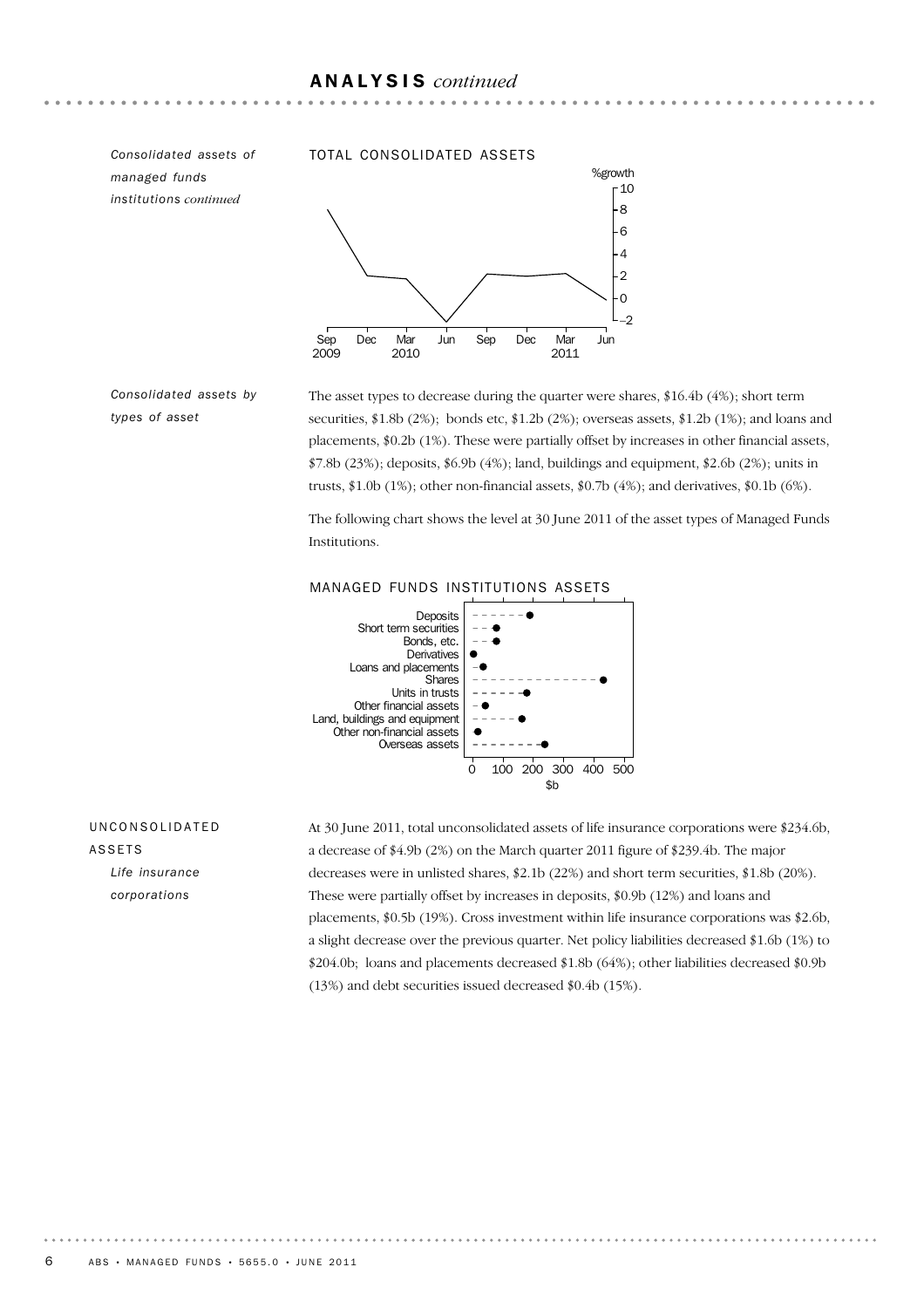*corporations continued*

#### *Life insurance* LIFE INSURANCE CORPORATIONS



*Superannuation (pension) funds*

At 30 June 2011, total unconsolidated assets of superannuation funds were \$1,299.4b, an increase of \$2.2b (0.2%) on the March quarter 2011 figure of \$1,297.3b. The major increases were in deposits, \$7.4b (5%); other financial assets, \$5.3b (32%); land, buildings and equipment, \$2.9b (4%) and assets overseas, \$0.7b (0.4%). These were partially offset by decreases in shares, \$10.5b (3%); net equity of pension funds in life office reserves, \$2.0b (1%); and units in trusts, \$1.1b (1%).

#### SUPERANNUATION (PENSION) FUNDS



*Public offer (retail) unit trusts*

At 30 June 2011, total unconsolidated assets of public offer (retail) unit trusts were \$282.8b, a decrease of \$4.4b (2%) on the March quarter 2011 figure of \$287.2b. The largest decreases were in shares, \$2.9b (8%); assets overseas, \$1.7b (4%); loans and placements, \$1.1b (6%); units in trusts, \$1.1b (1%); and deposits, \$0.8b (15%). These were partially offset by increases in other financial assets, \$3.1b (52%); and other non-financial assets, \$0.5b (8%). Cross investment within public offer (retail) unit trusts was \$34.1b, down \$1.2b (3%) on the previous quarter. Investor funds decreased \$8.4b (4%) to \$216.3b; debt securities issued decreased \$3.8b (35%); and loan and placement liabilities increased \$4.9b (16%).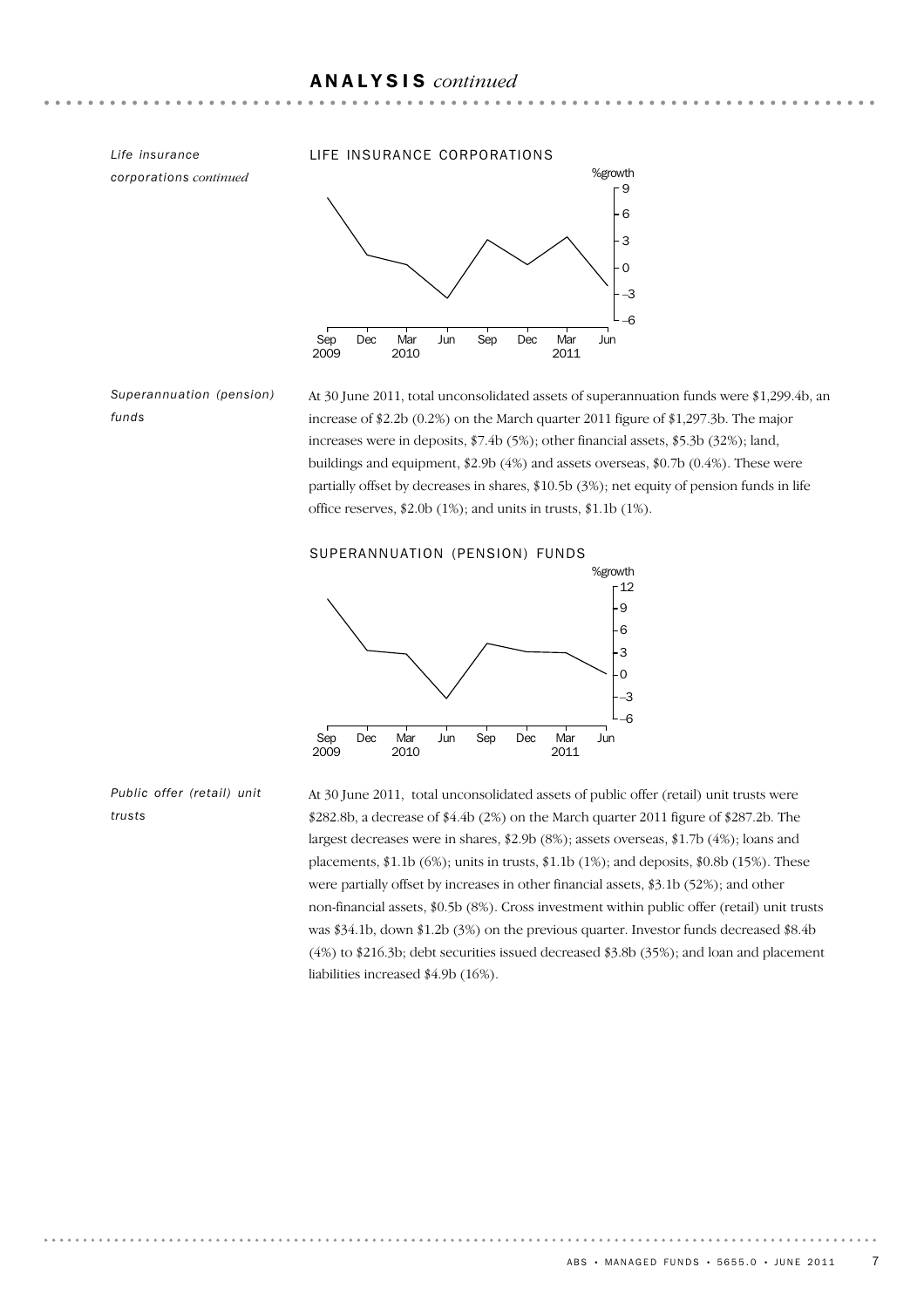*trusts continued*

*Friendly societies*

#### *Public offer (retail) unit* PUBLIC OFFER UNIT TRUSTS



At 30 June 2011, total unconsolidated assets of friendly societies were \$6.3b, down \$0.1b (2%) on the previous quarter.

FRIENDLY SOCIETIES





At 30 June 2011, total unconsolidated assets of common funds were \$8.2b, down \$0.1b (1%) on the previous quarter.

#### COMMON FUNDS



*Cash management trusts*

At 30 June 2011, the total unconsolidated assets of cash management trusts were \$24.2b, a decrease of \$0.5b (2%) on the March quarter 2011 figure of \$24.7b. The major decreases were in deposits, \$0.6b (9%); bills of exchange, \$0.4b (34%); and bank certificates of deposit, \$0.4b (3%). These were partially offset by an increase in commercial paper issued by other financial corporations, \$0.9b (63%). Cross investment within cash management trusts was up \$0.1b (4%) from the previous quarter. Investor funds decreased by \$0.5b (2%).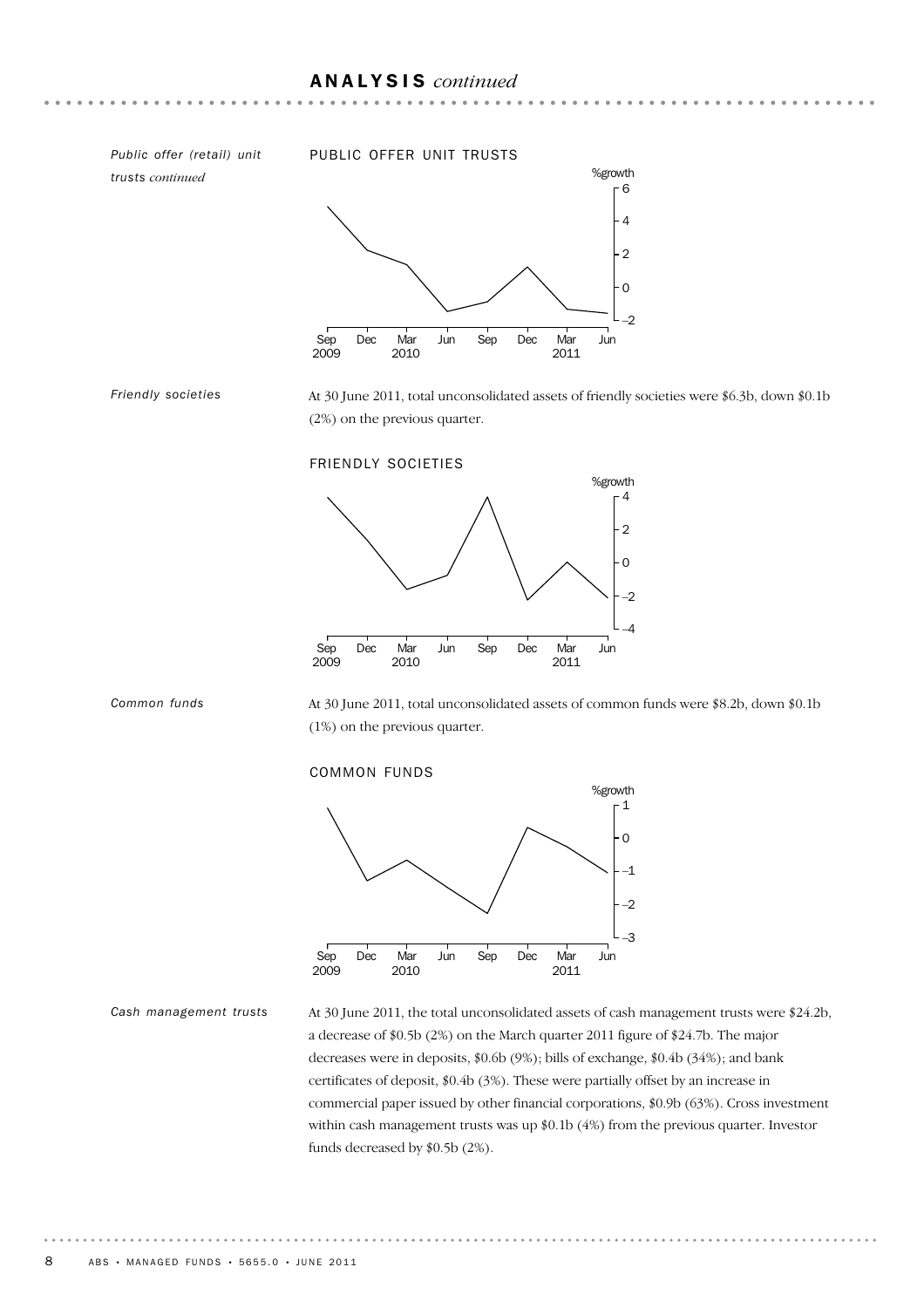*continued*

#### *Cash management trusts* CASH MANAGEMENT TRUSTS



# RESIDENT INVESTMENT MANAGERS

*Source of funds under management*

At 30 June 2011 total funds under management was \$1,186.6b, an decrease of \$12.8b (1%) on the March quarter 2011 figure of \$1,199.4b.

The value of funds under management on behalf of Australian managed funds was \$1,125.1b, a decrease of \$13.9b on the March quarter 2011 figure of \$1,139.0b. Superannuation funds decreased \$6.0b (1%); public offer (retail) unit trusts decreased \$3.7b (3%); cash management trusts decreased \$0.3b (2%); and life insurance corporations increased \$0.7b (1%).

At 30 June 2011, the value of funds under management on behalf of Australian sources other than managed funds was \$325.4b, a decrease of \$4.5b (1%) on the March quarter 2011 figure of \$329.8b. The major decreases were in funds under management on behalf of general insurance, \$2.3b (7%); other investment managers, \$2.2b (19%); and wholesale financial trusts, \$2.1b (2%). These were partially offset by an increase in funds under management on behalf of state and local government, \$3.5b (9%).

The value of funds under management on behalf of overseas sources at 30 June 2011 was \$61.5b, an increase of \$1.1b (2%) on the March quarter 2011 figure of \$60.3b.

#### ASSETS OF MANAGED FUNDS, at 30 June 2011

|                             | Assets<br>invested<br>through<br>resident<br>investment | Assets<br>invested | Unconsolidated<br>assets of |
|-----------------------------|---------------------------------------------------------|--------------------|-----------------------------|
|                             | managers                                                | directly           | managed funds               |
|                             |                                                         |                    |                             |
|                             | \$m                                                     | \$m                | \$m                         |
| Life insurance corporations | 128 900                                                 | 105 659            | 234 559                     |
| Superannuation funds        | 532 521                                                 | 766923             | 1 299 444                   |
| Public offer unit trusts    | 117 084                                                 | 165 749            | 282833                      |
| <b>Friendly societies</b>   | 1 107                                                   | 5 1 4 6            | 6 253                       |
| Common funds                | 4 2 7 0                                                 | 3914               | 8 1 8 4                     |
| Cash management trusts      | 15880                                                   | 8 3 5 6            | 24 236                      |
| Total                       | 799 762                                                 | 1 0 5 7 4 7        | 1855510                     |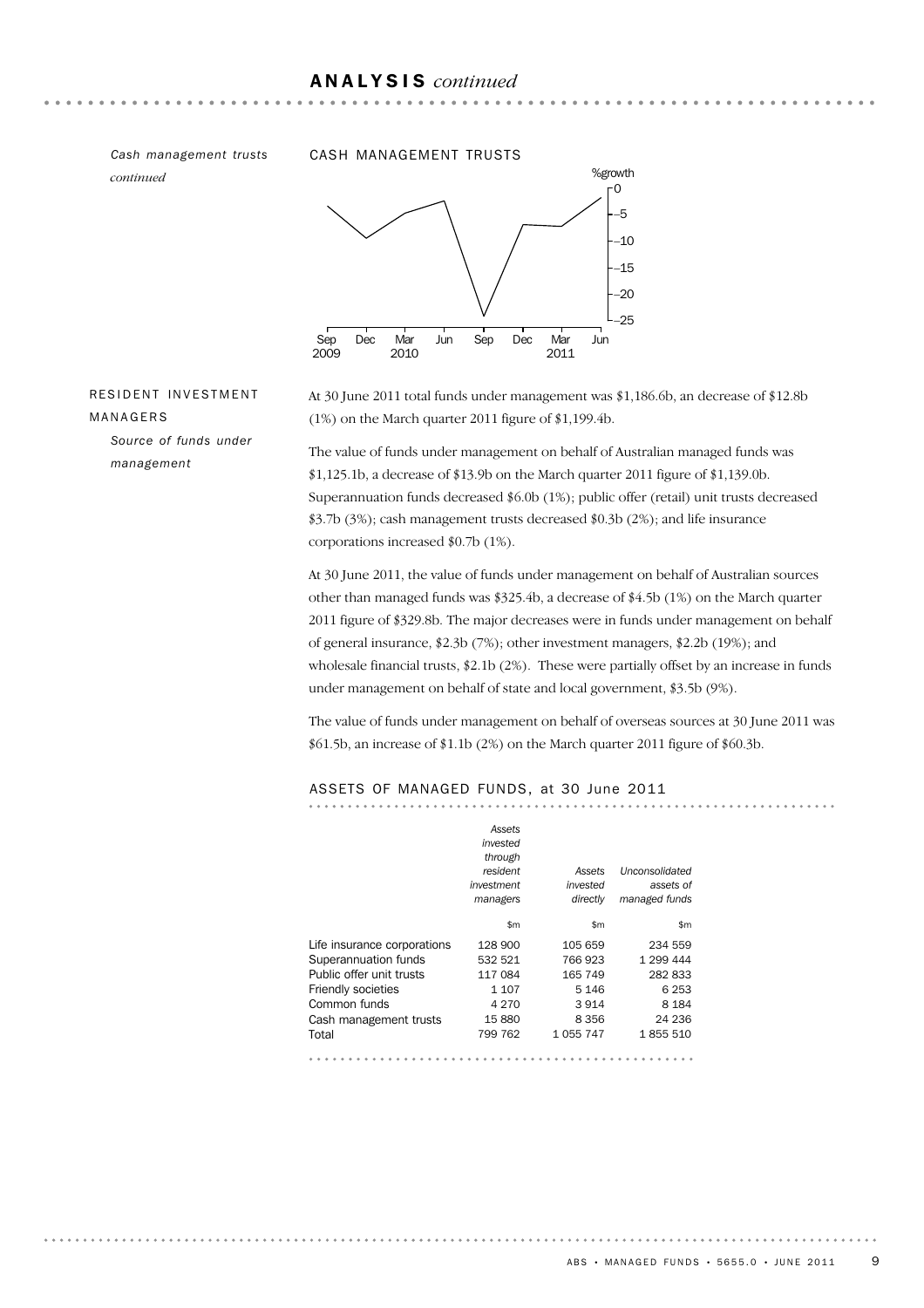

|                                                                                                                       | $2007 - 08$ | 2008-09           | Sep Qtr<br>2009 | Dec Qtr<br>2009            | Mar Otr<br>2010 | Jun Qtr<br>2010 | Sep Qtr<br>2010 | Dec Qtr<br>2010 | Mar Otr<br>2011 | Jun Qtr<br>2011 |
|-----------------------------------------------------------------------------------------------------------------------|-------------|-------------------|-----------------|----------------------------|-----------------|-----------------|-----------------|-----------------|-----------------|-----------------|
|                                                                                                                       | \$m\$       | \$m\$             | \$m             | \$m\$                      | \$m             | $\mathsf{Sm}$   | \$m\$           | $\mathsf{Sm}$   | \$m             | \$m             |
|                                                                                                                       |             |                   |                 |                            |                 |                 |                 |                 |                 |                 |
| <b>MANAGED FUNDS INDUSTRY</b><br>Consolidated assets of managed                                                       |             | 1703 536 1554 450 |                 | 1682 139 1718 742 1746 865 |                 | 1709 236        | 1 747 447       | 1 788 714       | 1827044 1824330 |                 |
| funds institutions<br>Funds managed by resident<br>investment managers on behalf of<br>Australian entities other than | 1 334 366   | 1 237 979         | 1 337 596       | 1 365 111                  | 1 389 442       | 1 360 072       | 1 390 357       | 1418631         | 1450650         | 1449095         |
| managed funds institutions<br>Funds managed by resident<br>investment managers on behalf of                           | 349 130     | 289 715           | 311 318         | 317961                     | 319 642         | 313 332         | 315 229         | 326 667         | 329 844         | 325 372         |
| overseas investors<br>less Funds managed by resident<br>investment managers on behalf of<br>other resident investment | 45 7 25     | 39 756            | 45898           | 48 384                     | 49822           | 50 592          | 54 193          | 57 054          | 60 333          | 61 465          |
| managers                                                                                                              | 25 685      | 13 000            | 12 673          | 12 7 14                    | 12 041          | 14 760          | 12 3 32         | 13 638          | 13 783          | 11 602          |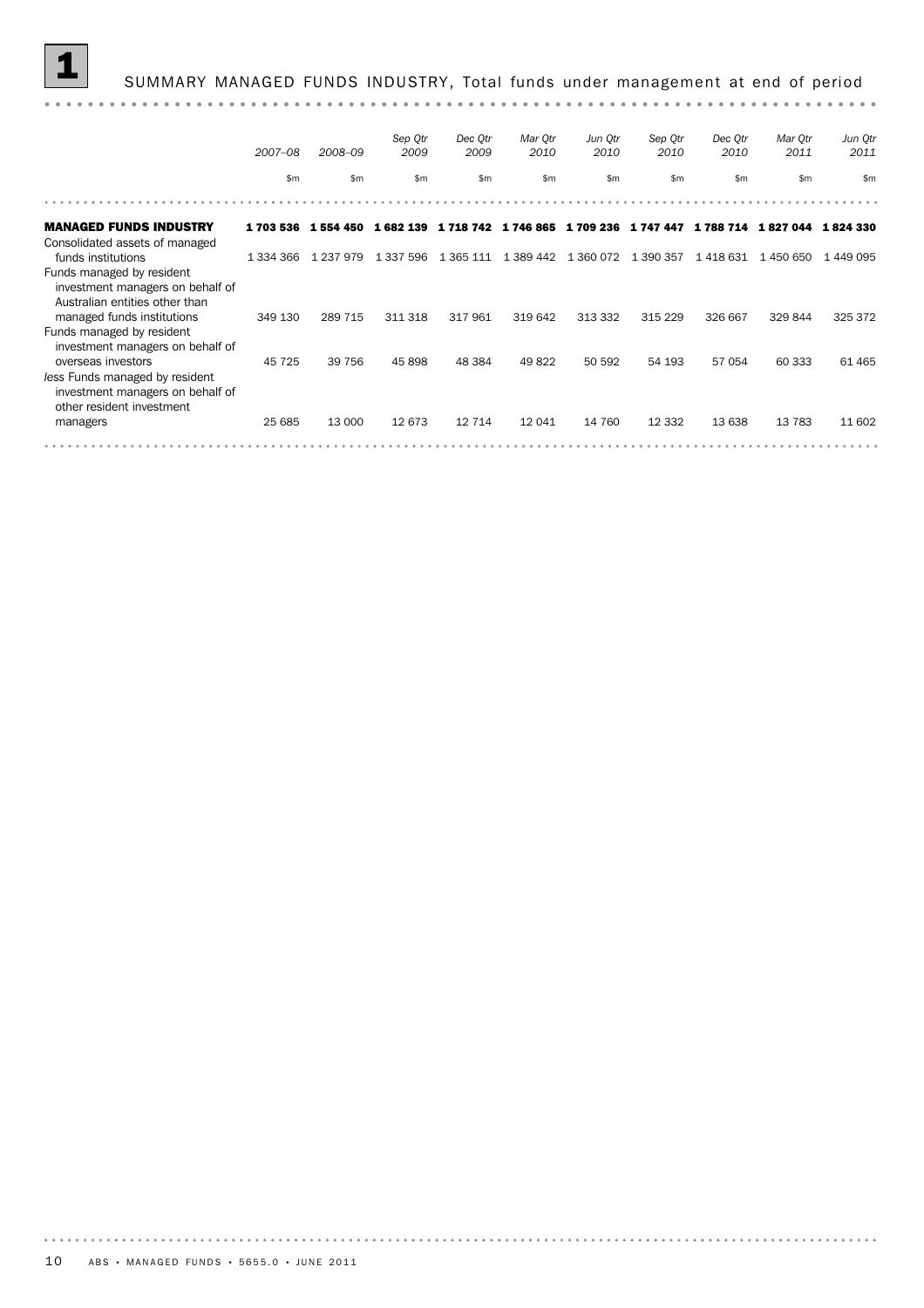# SUMMARY MANAGED FUNDS INSTITUTIONS, Assets at end of period

|                                   |         |                     | Sep Otr                       | Dec Otr   | Mar Otr   | Jun Otr   | Sep Otr       | Dec Otr                                                                                             | Mar Otr             | Jun Otr   |
|-----------------------------------|---------|---------------------|-------------------------------|-----------|-----------|-----------|---------------|-----------------------------------------------------------------------------------------------------|---------------------|-----------|
|                                   | 2007-08 | 2008-09             | 2009                          | 2009      | 2010      | 2010      | 2010          | 2010                                                                                                | 2011                | 2011      |
|                                   | \$m\$   | \$m\$               | \$m\$                         | \$m\$     | \$m\$     | \$m\$     | \$m\$         | \$m\$                                                                                               | \$m                 | \$m\$     |
|                                   |         |                     |                               |           |           |           |               |                                                                                                     |                     |           |
| <b>CONSOLIDATED ASSETS TOTAL</b>  |         |                     |                               |           |           |           |               |                                                                                                     |                     |           |
| <b>MANAGED FUNDS INSTITUTIONS</b> |         |                     | 1 334 366 1 237 979 1 337 596 |           |           |           |               | 1 365 111 1 389 442 1 360 072 1 390 357 1 418 631 1 450 650 1 449 095                               |                     |           |
| Deposits                          | 135 409 | 161 928             | 162 552                       | 161 970   | 162 184   | 170 080   | 175 788       | 178 367                                                                                             | 182 252             | 189 194   |
| Short term securities             | 95 4 25 | 97 432              | 104 705                       | 101 503   | 100 889   | 99 955    | 85 732        | 85 081                                                                                              | 80 336              | 78 564    |
| Bonds, etc.                       | 87946   | 74 641              | 80 858                        | 80 344    | 82 336    | 82 798    | 78 185        | 77 618                                                                                              | 79 398              | 78 188    |
| <b>Derivatives</b>                | 3 0 0 2 | 3885                | 3 7 0 4                       | 4556      | 3528      | 4 0 5 5   | 3 7 1 1       | 2 4 3 8                                                                                             | 2 5 5 1             | 2692      |
| Loans and placements              | 41 314  | 39 733              | 38 800                        | 39 086    | 39 419    | 38 449    | 38 848        | 38 442                                                                                              | 34 503              | 34 314    |
| <b>Shares</b>                     | 355 601 | 306 866             | 364 847                       | 381 708   | 395 713   | 374 653   | 407 218       | 423 437                                                                                             | 446 806             | 430 367   |
| Units in trusts                   | 164 032 | 144 625             | 163 095                       | 167 467   | 167 540   | 162 108   | 171 081       | 175 798                                                                                             | 177 462             | 178 467   |
| Other financial assets            | 33 929  | 30 912              | 30 952                        | 28 795    | 29 0 16   | 31 376    | 31 205        | 32 718                                                                                              | 33 936              | 41 753    |
| Land, buildings and equipment     | 157 000 | 150 511             | 152 411                       | 156 011   | 158 215   | 154 138   | 155 381       | 160 155                                                                                             | 159 206             | 161 853   |
| Other non-financial assets        | 9873    | 18 7 7 5            | 15 349                        | 15 994    | 16 006    | 17 430    | 16852         | 16 2 26                                                                                             | 15 939              | 16 603    |
| Overseas assets                   | 250 834 | 208 671             | 220 323                       | 227 677   | 234 596   | 225 030   | 226 356       | 228 350                                                                                             | 238 260             | 237 100   |
| <b>CROSS INVESTED ASSETS</b>      |         |                     |                               |           |           |           |               |                                                                                                     |                     |           |
| <b>BETWEEN MANAGED FUNDS</b>      |         |                     |                               |           |           |           |               |                                                                                                     |                     |           |
| <b>INSTITUTIONS</b>               | 382 976 | 334 222             | 369 756                       | 385 630   | 397852    | 375875    | 391 623       | 404 216                                                                                             | 412 598             | 406 415   |
| Life insurance corporations       | 46 336  | 41 167              | 45 115                        | 44 630    | 47 149    | 45 227    | 44 715        | 45 017                                                                                              | 44 905              | 43 277    |
| Superannuation (pension) funds    | 303 510 | 269 963             | 298 143                       | 307 638   | 315 195   | 294 954   | 310 247       | 320 907                                                                                             | 328 251             | 325 402   |
| Public offer (retail) unit trusts | 29 063  | 19 657              | 23 065                        | 30 352    | 32 393    | 32 398    | 33 514        | 35 133                                                                                              | 36 4 26             | 34 661    |
| Friendly societies                | 783     | 599                 | 645                           | 620       | 619       | 878       | 892           | 867                                                                                                 | 856                 | 841       |
| Common funds                      | 1 1 1 0 | 913                 | 967                           | 965       | 1 0 6 2   | 1091      | 924           | 944                                                                                                 | 901                 | 922       |
| Cash management trusts            | 2 1 7 4 | 1922                | 1821                          | 1 4 2 5   | 1433      | 1 3 2 7   | 1 3 3 1       | 1 3 4 8                                                                                             | 1 2 5 9             | 1 3 1 2   |
| UNCONSOLIDATED ASSETS TOTAL       |         |                     |                               |           |           |           |               |                                                                                                     |                     |           |
| <b>MANAGED FUNDS INSTITUTIONS</b> |         |                     |                               |           |           |           |               | 1 717 342 1 572 201 1 707 352 1 750 741 1 787 294 1 735 947 1 781 979 1 822 847 1 863 248 1 855 510 |                     |           |
| Life insurance corporations       | 236 099 | 210 895             | 227 503                       | 230 785   | 231 529   | 223 540   | 230 577       | 231 411                                                                                             | 239 411             | 234 559   |
| Superannuation (pension) funds    |         | 1 099 707 1 029 785 | 1 136 360                     | 1 174 298 | 1 208 217 | 1 170 178 | 1 2 2 0 6 3 8 |                                                                                                     | 1 259 171 1 297 274 | 1 299 444 |
| Public offer (retail) unit trusts | 310 624 | 270 458             | 283 685                       | 290 104   | 294 076   | 289 848   | 287 394       | 290 985                                                                                             | 287 216             | 282 833   |
| Friendly societies                | 6584    | 6 107               | 6347                          | 6433      | 6 3 3 0   | 6 2 8 3   | 6532          | 6 3 8 5                                                                                             | 6387                | 6 2 5 3   |
| Common funds                      | 13 595  | 8676                | 8 7 5 4                       | 8642      | 8585      | 8 4 5 8   | 8 2 6 6       | 8 2 9 2                                                                                             | 8 2 7 0             | 8 1 8 4   |
| Cash management trusts            | 50 732  | 46 280              | 44 703                        | 40 478    | 38 557    | 37 640    | 28 572        | 26 602                                                                                              | 24 690              | 24 236    |
|                                   |         |                     |                               |           |           |           |               |                                                                                                     |                     |           |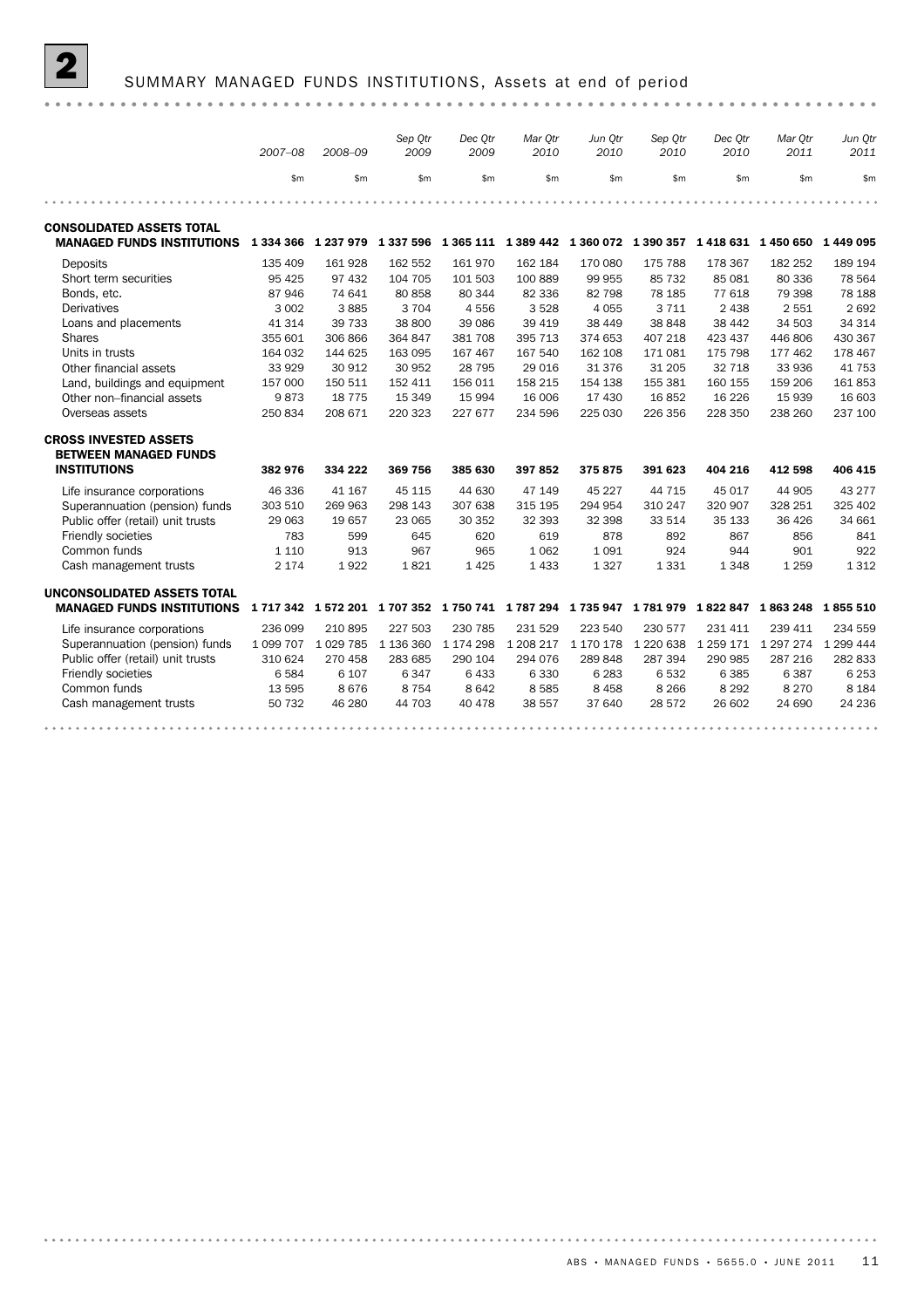|                                                                 | 2007-08                          | 2008-09                             | Sep Qtr<br>2009    | Dec Qtr<br>2009                     | Mar Qtr<br>2010                 | Jun Qtr<br>2010                 | Sep Qtr<br>2010    | Dec Qtr<br>2010                 | Mar Qtr<br>2011   | Jun Qtr<br>2011   |
|-----------------------------------------------------------------|----------------------------------|-------------------------------------|--------------------|-------------------------------------|---------------------------------|---------------------------------|--------------------|---------------------------------|-------------------|-------------------|
|                                                                 | \$m\$                            | \$m\$                               | \$m                | \$m\$                               | \$m\$                           | \$m                             | \$m                | \$m\$                           | \$m               | \$m               |
|                                                                 |                                  |                                     |                    |                                     |                                 |                                 |                    |                                 |                   |                   |
| <b>TOTAL ASSETS</b>                                             | 236 099                          | 210 895                             | 227 503            | 230 785                             | 231 529                         | 223 540                         | 230 577            | 231 411                         | 239 411           | 234 559           |
| <b>Assets (held) in Australia</b>                               | 224 260                          | 200 838                             | 216 710            | 219 594                             | 220 080                         | 212 645                         | 220 685            | 222 181                         | 229 291           | 224 283           |
| Deposits accepted by:                                           | 4 6 4 3                          | 7816                                | 8062               | 8621                                | 6 2 4 8                         | 7 2 6 1                         | 8042               | 7 5 3 8                         | 7 5 6 2           | 8 4 6 4           |
| <b>Banks</b>                                                    | 4 0 8 8                          | 7 1 0 1                             | 7377               | 7895                                | 5 6 3 5                         | 6 4 0 8                         | 5849               | 5 6 9 5                         | 5 7 2 0           | 6 2 2 1           |
| Other depository corporations                                   | 555                              | 714                                 | 684                | 726                                 | 613                             | 853                             | 2 1 9 3            | 1844                            | 1842              | 2 2 4 3           |
| Short term securities                                           | 8771                             | 10 349                              | 9050               | 7976                                | 9371                            | 10 446                          | 9632               | 8921                            | 9017              | 7 2 4 4           |
| Bills of exchange                                               | np                               | 2991                                | 1798               | 1 1 2 3                             | 824                             | 979                             | 1 2 1 9            | 468                             | 527               | 343               |
| Treasury notes<br>Bank certificates of deposit                  |                                  |                                     |                    | 32                                  | 234                             | 254                             | 199                | 243                             | np                | np                |
| Commercial paper                                                | 5 4 0 3<br>np                    | 5 6 5 5<br>1703                     | 5892<br>1 3 6 0    | 5808<br>1 0 1 3                     | 5 5 9 4<br>2 7 1 9              | 6810<br>2 4 0 3                 | 6 2 1 2<br>2 0 0 4 | 6 1 6 6<br>2 0 4 4              | 6 2 1 6           | 4 2 9 6<br>np     |
|                                                                 |                                  |                                     |                    |                                     |                                 |                                 |                    |                                 | np                |                   |
| Bonds, etc. issued by:                                          | 23 0 20<br>7 2 6 8               | 18 179<br>6517                      | 19 25 2<br>7 4 5 3 | 19 060<br>6828                      | 18 514<br>6 4 3 1               | 18 362<br>6761                  | 18074<br>6 4 0 5   | 17437<br>6516                   | 18 244<br>6802    | 17 585<br>6476    |
| Non-financial corporations<br><b>Banks</b>                      | 5728                             | 3841                                | 4 2 3 2            | 4 2 1 0                             | 4 1 5 2                         | 3899                            | 3805               | 3 6 2 1                         | 3920              | 3570              |
| Securitisers                                                    | 514                              | 359                                 | 323                | 114                                 | 133                             | 124                             | 141                | 186                             | 201               | 221               |
| Other financial corporations                                    | 106                              | 371                                 | 303                | 684                                 | 597                             | 664                             | 613                | 621                             | 650               | 634               |
| National government                                             | 2880                             | 1 1 4 5                             | 1 2 4 2            | 1 5 6 0                             | 2 0 2 6                         | 1896                            | 2 2 2 3            | 2 2 0 3                         | 2 2 9 5           | 2 5 1 1           |
| State and local government                                      | 6525                             | 5946                                | 5 6 9 9            | 5 6 6 4                             | 5 1 7 5                         | 5018                            | 4887               | 4 2 9 0                         | 4376              | 4 1 7 3           |
| <b>Derivatives</b>                                              | 717                              | 1 2 8 6                             | 1027               | 1052                                | 684                             | 620                             | 498                | 530                             | 540               | 550               |
| Loans and placements                                            | 3975                             | 3 5 9 4                             | 2885               | 3 3 5 4                             | 3 1 4 5                         | 2586                            | 2746               | 2 5 8 1                         | 2573              | 3074              |
| Mortgages                                                       | 237                              | 214                                 | 204                | 193                                 | 360                             | 186                             | 180                | 173                             | np                | np                |
| Other loans and placements                                      | 3738                             | 3 3 8 0                             | 2680               | 3 1 6 1                             | 2 7 8 5                         | 2 400                           | 2 5 6 5            | 2 4 0 8                         | np                | np                |
| Non-financial corporations                                      | 2 2 9 0                          | 2013                                | 1527               | 2 1 3 8                             | 1846                            | 1645                            | 1700               | 1856                            | np                | np                |
| Life insurance corporations<br>Other residents                  | $\overline{\phantom{0}}$<br>1448 | $\overline{\phantom{0}}$<br>1 3 6 7 | 1 1 5 3            | $\overline{\phantom{0}}$<br>1 0 2 3 | $\overline{\phantom{0}}$<br>938 | $\overline{\phantom{0}}$<br>754 | 866                | $\overline{\phantom{0}}$<br>552 | 555               | 930               |
|                                                                 |                                  |                                     |                    |                                     |                                 |                                 |                    |                                 |                   |                   |
| <b>Equities</b><br>Shares issued by:                            | 173 943<br>21 6 29               | 149 238<br>16 391                   | 167 641<br>19 550  | 171 220<br>18 861                   | 173835<br>18 796                | 165 061<br>16 351               | 173 642<br>17847   | 177 242<br>17 506               | 183 126<br>24 116 | 179 523<br>21 053 |
| Listed                                                          | 18 29 6                          | 13 099                              | 16 3 13            | 15 4 35                             | 15 308                          | 12 986                          | 14 310             | 14 069                          | 14 29 6           | 13 359            |
| Non-financial corporations                                      | 14 4 32                          | 9556                                | 11 592             | 11 588                              | 11 203                          | 9757                            | 10 800             | 10838                           | 11 002            | 10 371            |
| <b>Banks</b>                                                    | 3728                             | 3 2 5 5                             | 4 4 6 0            | 3 6 6 5                             | 3 9 6 1                         | 3 0 9 0                         | 3 3 4 8            | 3 0 4 1                         | 3 1 3 0           | 2845              |
| Life insurance corporations                                     | 98                               | 166                                 | 127                | 48                                  | 40                              | 45                              | 52                 | 68                              | 49                | 23                |
| Other financial corporations                                    | 39                               | 122                                 | 135                | 134                                 | 103                             | 94                              | 109                | 123                             | 115               | 119               |
| Unlisted                                                        | 3 3 3 3                          | 3 2 9 2                             | 3 2 3 6            | 3 4 2 5                             | 3 4 8 8                         | 3 3 6 5                         | 3537               | 3 4 3 6                         | 9820              | 7 6 9 4           |
| Non-financial corporations                                      | 921                              | 1 2 5 1                             | 1 1 9 8            | 1 4 0 3                             | 1 4 6 4                         | 1 3 6 7                         | 1581               | 1452                            | 1 4 0 4           | 1 3 0 7           |
| <b>Banks</b>                                                    | 266                              | 210                                 | 216                | 216                                 | 216                             | 216                             | 216                | 215                             | 230               | 230               |
| Life insurance corporations                                     | 935                              | 940                                 | 940                | 941                                 | 939                             | 939                             | 939                | 934                             | 2 5 9 8           | 2 6 0 5           |
| Other financial corporations                                    | 1 2 1 1                          | 891                                 | 883                | 866                                 | 869                             | 842                             | 800                | 835                             | 5 5 8 8           | 3 5 5 3           |
| Units in trusts                                                 | 152 314                          | 132 847                             | 148 091            | 152 359                             | 155 039                         | 148 710                         | 155 795            | 159 736                         | 159 010           | 158 471           |
| Listed                                                          | 2872                             | 4 1 5 2                             | 4999               | 4 3 1 5                             | 3 9 9 9                         | 3882                            | 2 5 0 8            | 2 4 3 8                         | 2 5 5 5           | 2 2 2 4           |
| Public offer (retail) unit trusts                               | 2872                             | 4 1 5 2                             | 4999               | 4 3 1 5                             | 3 9 9 9                         | 3882                            | 2 5 0 8            | 2 4 3 8                         | 2 5 5 5           | 2 2 2 4           |
| Unlisted                                                        | 149 441                          | 128 695                             | 143 092            | 148 044                             | 151 040                         | 144 828                         | 153 287            | 157 298                         | 156 455           | 156 247           |
| Public offer (retail) unit trusts<br>Wholesale financial trusts | 40 303<br>106 043                | 33 644<br>92 037                    | 36 844<br>103 234  | 37 190<br>108 115                   | 40 014<br>108 371               | 38 233<br>103 931               | 39 019<br>111 676  | 39 595<br>115 343               | 37 629<br>116 487 | 36 467<br>115 732 |
| Cash management trusts                                          | 1974                             | 2 1 1 8                             | 2023               | 1848                                | 1762                            | 1811                            | 1818               | 1565                            | np                | np                |
| Other trusts                                                    | 1 1 2 1                          | 896                                 | 992                | 892                                 | 893                             | 853                             | 774                | 795                             | np                | np                |
| <b>Other financial assets</b>                                   | 4013                             | 4 2 7 8                             | 3941               | 3 4 9 7                             | 3681                            | 3 4 0 8                         | 3 4 0 0            | 3 3 6 6                         | 3 3 8 1           | 3787              |
| Land, buildings and equipment                                   | 2710                             | 1722                                | 1666               | 1676                                | 1676                            | 1719                            | 1743               | 1767                            | 1814              | 1801              |
| Other non-financial assets                                      | 2469                             | 4375                                | 3 1 8 7            | 3 1 3 8                             | 2926                            | 3 1 8 2                         | 2907               | 2798                            | 3 0 3 4           | 2 2 5 6           |
| <b>Assets overseas</b>                                          | 11839                            | 10 057                              | 10793              | 11 192                              | 11 449                          | 10896                           | 9892               | 9 2 3 1                         | 10 120            | 10 276            |
| Shares and units in trusts                                      | 6443                             | 5861                                | 6416               | 6761                                | 6929                            | 6392                            | 6714               | 6 3 2 5                         | 7028              | 6959              |
| Debt securities                                                 | 2 3 9 2                          | 2 2 4 3                             | 2 2 1 0            | 2497                                | 2 2 4 4                         | 2 2 3 5                         | 2 2 9 7            | 2 107                           | 2 2 2 6           | 2453              |
| <b>Other</b>                                                    | 3 0 0 5                          | 1953                                | 2 168              | 1934                                | 2 2 7 6                         | 2 2 6 9                         | 881                | 798                             | 867               | 865               |
| <b>TOTAL LIABILITIES</b>                                        | 236 099                          | 210 895                             | 227 503            | 230 785                             | 231 529                         | 223 540                         | 230 577            | 231 411                         | 239 411           | 234 559           |
| <b>Net policy liabilities</b>                                   | 208 738                          | 184 547                             | 200 302            | 204 255                             | 205 707                         | 198 294                         | 203 870            | 205 573                         | 205 544           | 203 954           |
| Debt securities issued                                          | 2 100                            | 2 1 4 3                             | 1930               | 1954                                | 1890                            | 1884                            | 1868               | 1603                            | 2 4 4 3           | 2071              |
| Loans and placements                                            | 1779                             | 1810                                | 1859               | 1832                                | 1495                            | 1319                            | 1 1 5 8            | 941                             | 2890              | 1047              |
| <b>Other liabilities</b>                                        | 9037                             | 6966                                | 7625               | 6751                                | 6070                            | 5 6 6 4                         | 6681               | 6453                            | 6913              | 6 0 2 1           |
| Share capital and reserves                                      | 14 444                           | 15 4 28                             | 15 7 8 7           | 15 993                              | 16 366                          | 16 380                          | 17 000             | 16841                           | 21 621            | 21 466            |
|                                                                 |                                  |                                     |                    |                                     |                                 |                                 |                    |                                 | .                 |                   |

— nil or rounded to zero (including null cells)

np not available for publication but included in totals where applicable, unless otherwise indicated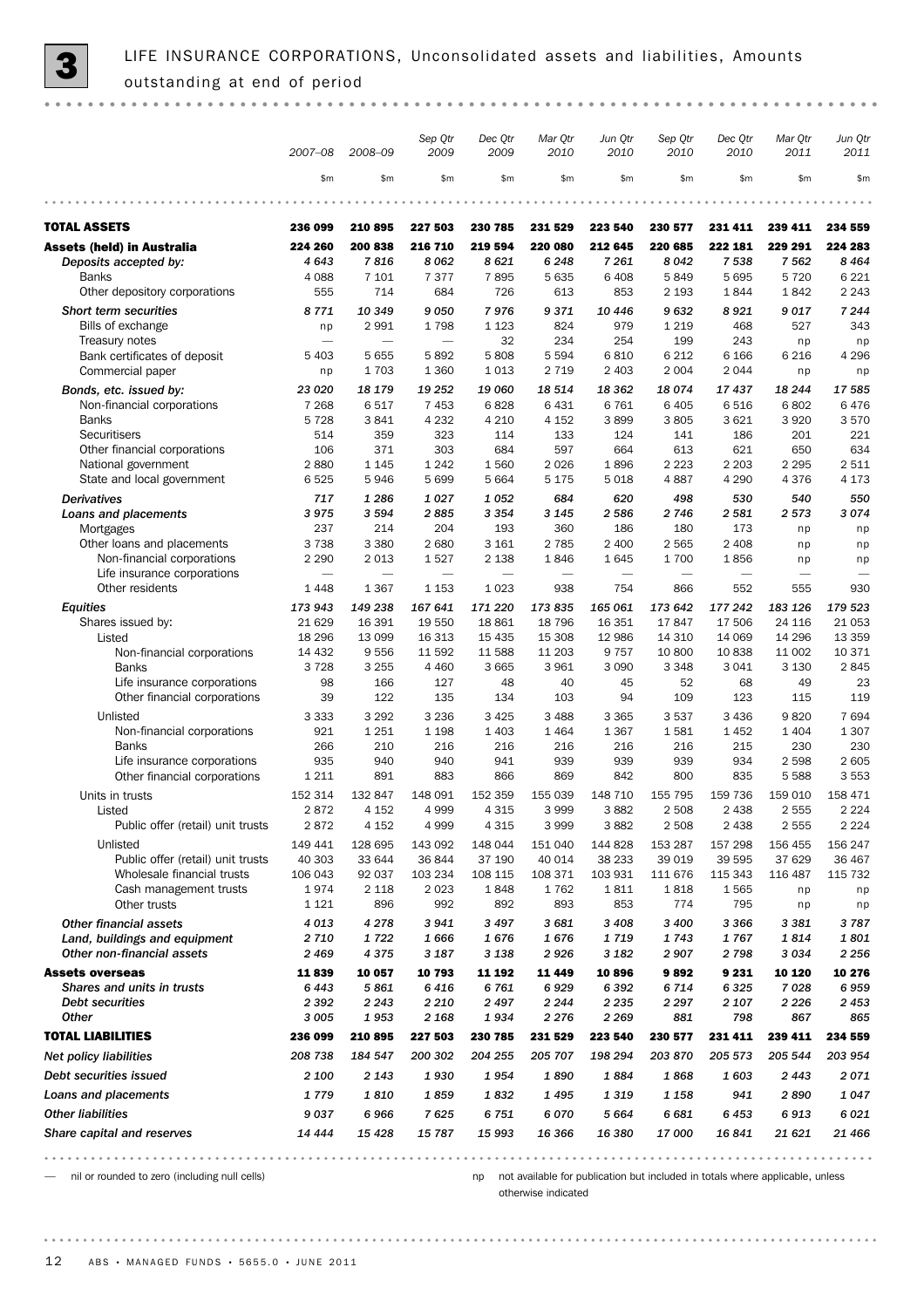

SUPERANNUATION (PENSION) FUNDS, Unconsolidated assets and liabilities, Amounts outstanding at end of period

|                                                                                     | 2007-08                         | 2008-09                          | Sep Qtr<br>2009    | Dec Qtr<br>2009                         | Mar Qtr<br>2010    | Jun Qtr<br>2010                                  | Sep Qtr<br>2010   | Dec Qtr<br>2010   | Mar Qtr<br>2011                                                                                                                                           | Jun Qtr<br>2011     |
|-------------------------------------------------------------------------------------|---------------------------------|----------------------------------|--------------------|-----------------------------------------|--------------------|--------------------------------------------------|-------------------|-------------------|-----------------------------------------------------------------------------------------------------------------------------------------------------------|---------------------|
|                                                                                     | \$m\$                           | \$m\$                            | \$m\$              | \$m\$                                   | \$m\$              | \$m                                              | \$m\$             | \$m\$             | \$m\$                                                                                                                                                     | \$m                 |
|                                                                                     |                                 |                                  |                    |                                         |                    |                                                  |                   |                   |                                                                                                                                                           |                     |
| <b>TOTAL ASSETS</b><br><b>Assets (held) in Australia</b><br>Deposits accepted by:   | 1 099 707<br>919 434<br>117 735 | 1 0 29 7 85<br>881847<br>140 747 | 974 356<br>140 894 | 1 003 817<br>140 520<br>121 602         | 142 963            | 149 336                                          | 155 568           | 157881            | 1 136 360 1 174 298 1 208 217 1 170 178 1 220 638 1 259 171 1 297 274 1 299 444<br>1 030 193 1 000 404 1 045 871 1 080 778 1 109 825 1 111 337<br>162 374 | 169 744             |
| <b>Banks</b><br>Other depository<br>corporations                                    | 103 139<br>14 597               | 121 362<br>19 386                | 121871<br>19 0 22  | 18918                                   | 121 659<br>21 304  | 128 452<br>20 8 84                               | 135 208<br>20 361 | 141 347<br>16 534 | 145 580<br>16 794                                                                                                                                         | 153 208<br>16 536   |
| <b>Short term securities</b>                                                        |                                 | 47 065                           | 55 404             | 57 059                                  | 57 243             | 56 736                                           | 51 760            |                   | 50 941                                                                                                                                                    | 50 446              |
| Bills of exchange                                                                   | 39 746<br>13 26 2               | 14 27 2                          | 16 751             | 17 175                                  | 19 041             | 17 229                                           | 15 0 59           | 54 127<br>14 781  | 13 142                                                                                                                                                    | 12 7 8 7            |
| Treasury notes<br>Bank certificates of                                              |                                 |                                  |                    |                                         |                    |                                                  |                   |                   |                                                                                                                                                           |                     |
| deposit                                                                             | 13 3 66                         | 22 156                           | 24 3 82            | 25 379                                  | 23 665             | 25 377                                           | 24 635            | 26 736            | 26 102                                                                                                                                                    | 25839               |
| Commercial paper                                                                    | 13 118                          | 10 637                           | 14 271             | 14 506                                  | 14 537             | 14 129                                           | 12 067            | 12 610            | 11 697                                                                                                                                                    | 11820               |
| Bonds, etc. issued by:<br>Non-financial                                             | 52 350                          | 45 620                           | 51 330             | 51 374                                  | 54 276             | 55 404                                           | 51 694            | 52 517            | 53 278                                                                                                                                                    | 53 465              |
| corporations                                                                        | 5 4 3 5                         | 5 1 5 5                          | 6583               | 6441                                    | 6653               | 6020                                             | 4538              | 4 703             | 4696                                                                                                                                                      | 4656                |
| <b>Banks</b><br>Securitisers<br>Other financial                                     | 11 257<br>233                   | 10 130<br>338                    | 10 267<br>355      | 11 4 13<br>377                          | 15 2 2 9<br>384    | 15 4 92<br>510                                   | 13 948<br>483     | 15 186<br>431     | 15 915<br>429                                                                                                                                             | 16 0 24<br>509      |
| corporations                                                                        | 2 4 5 4                         | 1 2 8 0                          | 1918               | 1 4 1 3                                 | 1 1 0 6            | 941                                              | 950               | 932               | 970                                                                                                                                                       | 1 1 5 9             |
| National government<br>State and local                                              | 12 791                          | 12 513                           | 14 534             | 14 551                                  | 14 244             | 15 996                                           | 17 240            | 18 28 1           | 17 951                                                                                                                                                    | 17 443              |
| government<br>Other residents                                                       | 15 7 19<br>4 4 6 2              | 11 769<br>4 4 3 6                | 13 3 28<br>4 3 4 3 | 12 985<br>4 1 9 4                       | 12 666<br>3 9 9 3  | 11 742<br>4 7 0 3                                | 9880<br>4 6 5 4   | 8740<br>4 2 4 5   | 9 1 3 0<br>4 187                                                                                                                                          | 9 4 9 7<br>4 1 7 8  |
| <b>Derivatives</b>                                                                  | 8 1 7 4                         | 8 1 1 7                          | 9537               | 9647                                    | 10 318             | 11 087                                           | 12794             | 12797             | 14 285                                                                                                                                                    | 14 157              |
| Loans and placements<br>Non-financial                                               | 8038                            | 8609                             | 9304               | 9749                                    | 10 094             | 9912                                             | 10 212            | 10 398            | 10 361                                                                                                                                                    | 10 322              |
| corporations<br>National government                                                 | 337                             | 299                              | 300                | 303                                     | 309                | 285                                              | 287               | 287               | 289                                                                                                                                                       | 293                 |
| State and local<br>government                                                       | 261                             | 590                              | 600                | 468                                     | 515                | 480                                              | 396               | 377               | 345                                                                                                                                                       | 342                 |
| Other residents                                                                     | 7 4 4 0                         | 7 7 1 9                          | 8 4 0 4            | 8978                                    | 9 2 7 0            | 9 1 4 8                                          | 9529              | 9 7 3 4           | 9727                                                                                                                                                      | 9687                |
| <b>Equities</b>                                                                     | 448 923                         | 399 719                          | 461 534            | 482 118                                 | 496 232            | 468 541                                          | 510 630           | 536 979           | 563 246                                                                                                                                                   | 551 714             |
| Shares issued by:<br>Non-financial                                                  | 295 651                         | 259 628                          | 306 724            | 323 212                                 | 333 869<br>217 563 | 319 720                                          | 351 774           | 370 369           | 387 277                                                                                                                                                   | 376 799             |
| corporations<br><b>Banks</b>                                                        | 197 965<br>67934                | 170 636<br>60 728                | 198 977<br>74 559  | 211 231<br>76824                        | 81 113             | 210 924<br>75 258                                | 237 195<br>78 585 | 250 264<br>82 058 | 260 552<br>87 031                                                                                                                                         | 253 566<br>84 692   |
| Life insurance<br>corporations                                                      | 1 1 2 8                         | 1 0 8 4                          | 1 400              | 1 4 0 2                                 | 1 3 8 9            | 1 2 6 5                                          | 1 3 2 0           | 1 4 8 1           | 1 3 9 0                                                                                                                                                   | 1 4 9 6             |
| Other financial<br>corporations                                                     | 24 1 25                         | 22 353                           | 26 931             | 28 0 73                                 | 27 999             | 26 887                                           | 28 937            | 30 415            | 31 805                                                                                                                                                    | 30 475              |
| Other residents                                                                     | 4 4 9 9                         | 4828                             | 4858               | 5 6 8 3                                 | 5805               | 5 3 8 7                                          | 5 7 3 7           | 6 1 5 1           | 6498                                                                                                                                                      | 6570                |
| Units in trusts<br>Public offer (retail)                                            | 153 272                         | 140 090                          | 154 810            | 158 906                                 | 162 364            | 148 821                                          | 158 856           | 166 610           | 175 970                                                                                                                                                   | 174 916             |
| unit trusts<br>Wholesale financial                                                  | 121 723                         | 105 728                          | 118 679            | 124 413                                 | 129 187            | 116 610                                          | 126 726           | 133 536           | 141 923                                                                                                                                                   | 140 496             |
| trusts<br>Cash management                                                           | 16825                           | 17 225                           | 18 804             | 17 069                                  | 15 810             | 14 4 35                                          | 13 928            | 14 764            | 15 3 26                                                                                                                                                   | 15 2 32             |
| trusts<br>Net equity of pension funds                                               | 14 7 24                         | 17 138                           | 17 327             | 17 4 24                                 | 17 366             | 17 776                                           | 18 20 2           | 18 309            | 18 7 20                                                                                                                                                   | 19 188              |
| in life office reserves                                                             | 165 935                         | 146 014                          | 160 737            | 164 401                                 | 167 253            | 159 303                                          | 163 998           | 167 580           | 166 217                                                                                                                                                   | 164 222             |
| Other financial assets<br>Land, buildings and                                       | 19 005                          | 21 466                           | 18 286             | 17834                                   | 18 28 6            | 20 683                                           | 18 230            | 16722             | 16 548                                                                                                                                                    | 21816               |
| equipment                                                                           | 58 447                          | 63 135                           | 65 951             | 69 755                                  | 72 279             | 68 098                                           | 69728             | 70 600            | 71 416                                                                                                                                                    | 74 266              |
| Other non-financial assets                                                          | 1080                            | 1 3 5 6                          | 1378               | 1360                                    | 1 2 4 9            | 1 3 0 3                                          | 1 2 5 5           | 1 1 7 6           | 1 1 5 8                                                                                                                                                   | 1 1 8 5             |
| <b>Assets overseas</b>                                                              | 180 274                         | 147938                           | 162 004            | 170 482                                 | 178 024            | 169 774                                          | 174 767           | 178 393           | 187 450                                                                                                                                                   | 188 107             |
| <b>TOTAL LIABILITIES</b><br>Members' funds and reserves<br><b>Other liabilities</b> | 20 211                          | 1079 496 1017 349<br>12 436      | 12919              | 1 123 440 1 161 390 1 193 744<br>12 909 | 14 473             | 1 154 201 1 203 715 1 243 482 1 279 639<br>15977 | 16 923            | 15 689            | 1 099 707 1 029 785 1 136 360 1 174 298 1 208 217 1 170 178 1 220 638 1 259 171 1 297 274 1 299 444<br>17635                                              | 1 281 848<br>17 597 |
|                                                                                     |                                 |                                  |                    |                                         |                    |                                                  |                   |                   |                                                                                                                                                           |                     |

— nil or rounded to zero (including null cells)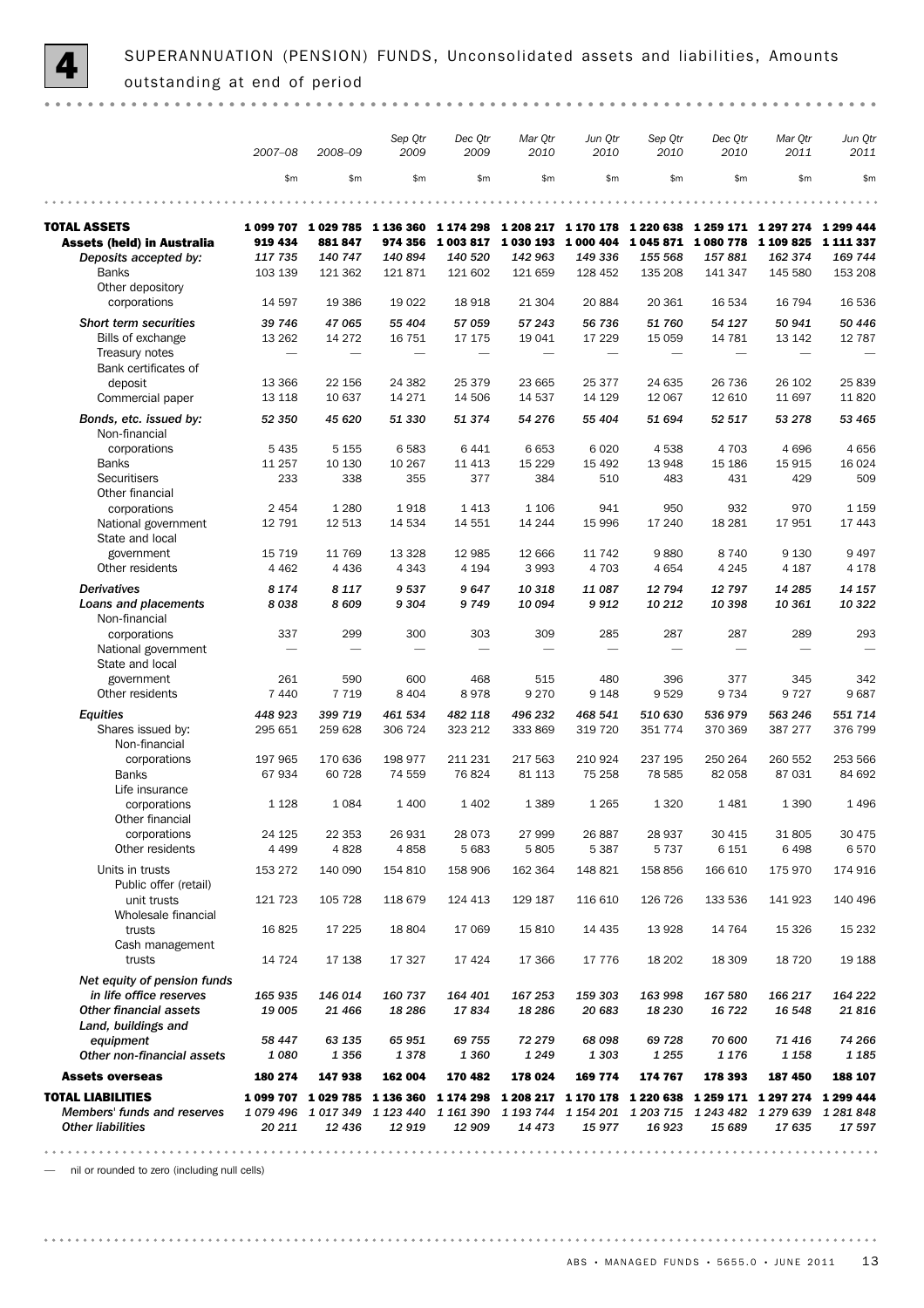

PUBLIC OFFER (RETAIL) UNIT TRUSTS, Unconsolidated assets and liabilities, Amounts<br>outstanding at end of period

|                                                             |                   |                   | Sep Qtr           | Dec Qtr           | Mar Qtr            | Jun Qtr                         | Sep Qtr           | Dec Qtr           | Mar Qtr           | Jun Qtr           |
|-------------------------------------------------------------|-------------------|-------------------|-------------------|-------------------|--------------------|---------------------------------|-------------------|-------------------|-------------------|-------------------|
|                                                             | 2007-08           | 2008-09           | 2009              | 2009              | 2010               | 2010                            | 2010              | 2010              | 2011              | 2011              |
|                                                             | \$m\$             | \$m\$             | \$m               | \$m\$             | \$m                | \$m\$                           | \$m\$             | \$m\$             | \$m\$             | \$m               |
| <b>TOTAL ASSETS</b>                                         | 310 624           | 270 458           | 283 685           | 290 104           | 294 076            | 289 848                         | 287 394           | 290 985           | 287 216           | 282 833           |
| <b>Assets (held) in Australia</b>                           | 252 400           | 220 354           | 236 735           | 244 672           | 249 518            | 246 140                         | 246 236           | 250 785           | 247 048           | 244 371           |
| Deposits accepted by:                                       | 4886              | 6276              | 6779              | 6801              | 6086               | 6 2 5 8                         | 5948              | 5 5 1 2           | 5 3 1 2           | 4525              |
| <b>Banks</b>                                                | 4837              | 6040              | 6562              | 6725              | 5981               | 6 1 7 1                         | 5886              | 5 3 3 8           | 5 2 3 5           | 4 1 9 5           |
| Other depository corporations                               | 49                | 236               | 217               | 76                | 105                | 87                              | 62                | 174               | 77                | 330               |
| Short term securities                                       | 2414              | 2 3 2 1           | 3517              | 3 3 9 9           | 3 3 4 9            | 3522                            | 2866              | 2945              | 2758              | 2798              |
| Bills of exchange<br>Treasury notes                         | 177               | 175               | 246               | 143               | 191                | 174<br>$\overline{\phantom{0}}$ | 156               | 153               | 143               | 133               |
| Bank certificates of deposit                                | 1707              | 1859              | 2 1 9 1           | 2 107             | 2 0 0 8            | 2 1 0 8                         | 1819              | 1900              | 1 6 6 0           | 1 3 9 9           |
| Commercial paper                                            | 530               | 287               | 1 0 8 0           | 1 1 4 9           | 1 1 5 0            | 1 2 4 0                         | 891               | 892               | 955               | 1 2 6 6           |
| Bonds, etc. issued by:                                      | 7 5 5 1           | 6 2 8 2           | 6 1 3 8           | 6046              | 5941               | 5 4 8 3                         | 4 9 6 9           | 5 1 2 6           | 5 3 4 2           | 4988              |
| Non-financial corporations                                  | 1730              | 1648              | 1626              | 1 4 3 1           | 1 4 8 0            | 1389                            | 1 3 2 9           | 1586              | 1616              | 1594              |
| <b>Banks</b>                                                | 233               | 256               | 438               | 465               | 354                | 380                             | 317               | 377               | 421               | 376               |
| Securitisers                                                | 346               | 104               | 212               | 190               | 174                | 132                             | 92                | 93                | 94                | 89                |
| Other financial corporations                                | 3 3 6 3           | 2686              | 2 5 9 3           | 2587              | 2 5 3 6            | 2 3 5 8                         | 2 0 0 7           | 2070              | 2 1 3 9           | 2 0 3 3           |
| National government<br>State and local government           | 679<br>1 200      | 867<br>721        | 708<br>561        | 760<br>613        | 758<br>639         | 752<br>472                      | 753<br>471        | 615<br>385        | 668<br>404        | 481<br>415        |
| <b>Derivatives</b>                                          | 2 2 8 4           | 2598              | 2677              | 3 5 0 5           | 2845               | 3 4 3 4                         | 3 2 1 3           | 1908              | 2011              | 2 1 4 2           |
| Loans and placements                                        | 27 628            | 25 665            | 24 736            | 23 668            | 24 353             | 24 202                          | 24 155            | 23829             | 20 483            | 19 334            |
| Mortgages                                                   | 6979              | 5 7 5 7           | 5 3 0 8           | 4895              | 4 6 5 3            | 4 4 0 1                         | 4 1 3 3           | 3702              | 3526              | 3 2 0 8           |
| Other loans and placements                                  | 20 649            | 19 908            | 19 4 28           | 18 7 73           | 19 700             | 19801                           | 20 022            | 20 127            | 16 957            | 16 126            |
| Non-financial corporations<br>Other residents               | 12 389<br>8 2 6 0 | 11 645<br>8 2 6 3 | 11 084<br>8 3 4 4 | 10 799<br>7974    | 11 2 26<br>8 4 7 4 | 11 4 4 3<br>8 3 5 8             | 11 609<br>8 4 1 3 | 11 793<br>8 3 3 4 | 10 436<br>6521    | 10 120<br>6 0 0 6 |
|                                                             |                   |                   |                   |                   |                    |                                 |                   |                   |                   |                   |
| <b>Equities</b>                                             | 103 354           | 82 044            | 98 774            | 107825            | 114 487            | 110 263                         | 112 070           | 111 918           | 113 937           | 109 938           |
| Shares issued by:<br>Listed                                 | 39 912<br>35 534  | 32 470<br>27 637  | 40 543<br>35 388  | 41 483<br>36 332  | 44 847<br>39 561   | 40 290<br>34 7 7 3              | 39 373<br>33 865  | 37 545<br>32 788  | 38 900<br>33 932  | 35 961<br>30 997  |
| Non-financial corporations                                  | 28 348            | 21 159            | 26 434            | 27 273            | 30 140             | 26 508                          | 25 371            | 24 9 22           | 25829             | 23 395            |
| <b>Banks</b>                                                | 4933              | 4 7 0 9           | 6673              | 6 3 4 0           | 6597               | 5799                            | 6 1 4 9           | 5 5 6 9           | 6029              | 5 6 38            |
| Other financial corporations                                | 2 2 5 3           | 1769              | 2 2 8 1           | 2 7 1 9           | 2824               | 2 4 6 6                         | 2 3 4 5           | 2 2 9 7           | 2074              | 1964              |
| Unlisted                                                    | 4 3 7 8           | 4833              | 5 1 5 5           | 5 1 5 1           | 5 2 8 6            | 5517                            | 5 5 0 8           | 4757              | 4968              | 4 9 64            |
| Non-financial corporations                                  | 4 3 7 5           | 4825              | 5 1 3 3           | 5 1 1 6           | 5 2 5 1            | 5482                            | 5 4 7 3           | 4 7 2 1           | 4932              | 4928              |
| Financial corporations                                      | 3                 | 8                 | 22                | 35                | 35                 | 35                              | 35                | 36                | 36                | 36                |
| Units in trusts                                             | 63 442            | 49 574            | 58 231            | 66 342            | 69 640             | 69973                           | 72 697            | 74 373            | 75 037            | 73 977            |
| Listed                                                      | 5 2 3 8           | 2728              | 3692              | 3 600             | 3571               | 3 3 9 5                         | 3 2 3 4           | 3642              | 3 1 4 1           | 2958              |
| Public offer (retail) unit trusts                           | 5 2 3 8           | 2728              | 3692              | 3 600             | 3571               | 3 3 9 5                         | 3 2 3 4           | 3642              | 3 1 4 1           | 2958              |
| Unlisted                                                    | 58 204            | 46 846            | 54 539            | 62 742            | 66 069             | 66 578                          | 69 4 63           | 70 731            | 71896             | 71 019            |
| Public offer (retail) unit trusts                           | 21 215            | 15 7 38           | 18 4 26           | 25 949            | 28 138             | 28 317                          | 29 681            | 30 753            | 32 127            | 31 118            |
| Wholesale financial trusts                                  | 27 797<br>1 3 5 0 | 23815<br>915      | 29 385<br>718     | 30 006<br>633     | 31 109<br>519      | 31 324<br>559                   | 32 799<br>491     | 32 589<br>519     | 32 732<br>444     | 32 978<br>384     |
| Cash management trusts<br>Other trusts                      | 7842              | 6378              | 6010              | 6 1 5 4           | 6 3 0 3            | 6378                            | 6492              | 6870              | 6 5 9 3           | 6539              |
| <b>Other financial assets</b>                               | 5 5 4 5           | 5 5 6 1           | 5421              | 4598              | 3610               | 4 1 3 0                         | 4 2 3 2           | 6852              | 6033              | 9 1 6 8           |
| Land, buildings and equipment<br>Other non-financial assets | 95 633<br>3 1 0 5 | 85 414<br>4 1 9 3 | 84 556<br>4 1 3 7 | 84 341<br>4 4 8 9 | 84 020<br>4827     | 84 079<br>4769                  | 83 656<br>5 1 2 7 | 87 536<br>5 1 5 9 | 85 725<br>5 4 4 7 | 85 576<br>5902    |
| <b>Assets overseas</b>                                      | 58 224            | 50 104            | 46 950            | 45 432            | 44 558             | 43708                           | 41 158            | 40 200            | 40 168            | 38 462            |
| Shares and units in trusts                                  | 38 552            | 33 014            | 32 170            | 29 362            | 28 945             | 28 013                          | 27 791            | 27 580            | 27 722            | 26 309            |
| Debt securities                                             | 1750              | 1 2 1 0           | 961               | 1419              | 973                | 774                             | 474               | 336               | 348               | 298               |
| <b>Other</b>                                                | 17922             | 15880             | 13819             | 14 651            | 14 640             | 14 9 21                         | 12893             | 12 284            | 12 098            | 11855             |

*Debt securities 12 406 10 563 8 361 7 957 7 682 7 663 7 049 10 188 10 990 7 179 Investor funds 230 976 196 417 215 640 221 823 229 038 223 273 222 246 226 709 224 760 216 339* TOTAL LIABILITIES & INVESTOR FUNDS 310 624 270 458 283 685 290 104 294 076 289 848 287 394 290 985 287 216 282 833

*Loans and placements 45 875 40 134 38 708 36 602 35 008 35 223 36 198 30 380 30 079 34 933 Other liabilities 21 367 23 344 20 976 23 722 22 348 23 689 21 901 23 708 21 387 24 382* 

— nil or rounded to zero (including null cells)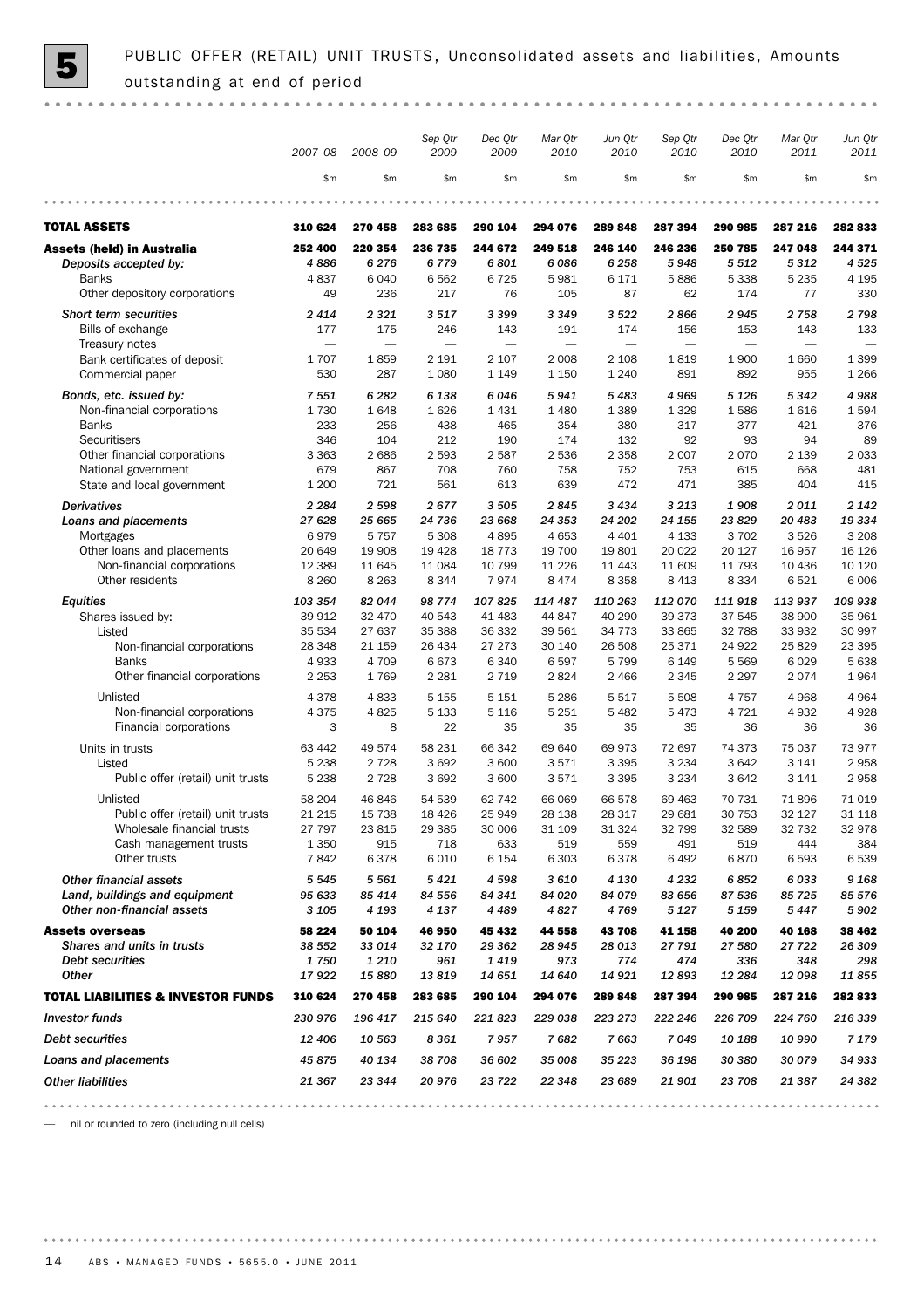*Sep Qtr Dec Qtr Mar Qtr Jun Qtr Sep Qtr Dec Qtr Mar Qtr Jun Qtr 2007–08 2008–09 2009 2009 2010 2010 2010 2010 2011 2011* \$m \$m \$m \$m \$m \$m \$m \$m \$m \$m  $\frac{1}{2}$ TOTAL ASSETS 6 584 6 107 6 347 6 433 6 330 6 283 6 532 6 385 6 387 6 253 Assets (held) in Australia 6 412 5 929 6 164 6 250 6 162 6 110 6 367 6 219 6 231 6 092 *Deposits accepted by: 594 635 668 675 757 385 371 302 273 240* Banks 202 np np 237 286 305 304 260 217 187 Other depository corporations 392 np np 438 471 80 67 42 56 53 *Short term securities 881 1 146 1 115 806 689 568 629 578 625 631* Bills of exchange 139 169 np 190 196 189 302 259 np np Treasury notes  $\qquad \qquad \, - \qquad \, - \qquad \, - \qquad \, - \qquad \, - \qquad \, - \qquad \, - \qquad \, - \qquad \, - \qquad \, - \qquad \, - \qquad \, - \qquad \, - \qquad \, - \qquad \, - \qquad \, - \qquad \, - \qquad \, - \qquad \, - \qquad \, - \qquad \, - \qquad \, - \qquad \, - \qquad \, - \qquad \, - \qquad \, - \qquad \, - \qquad \, - \qquad \, - \qquad \, - \qquad \, - \qquad \, - \qquad \, - \qquad \$ Bank certificates of deposit 612 752 710 486 387 379 326 315 363 361  $\text{Commercial paper}$  130 225 np 130 106  $-$  1 4 np np *Bonds, etc. issued by: 613 390 290 280 271 306 310 323 345 350* Non-financial corporations  $\begin{array}{ccccccccccc} -&-&-&-&-&-&-&-&-&-&-&2&2&2 \end{array}$ <br>Banks 81 114 133 155 140 137 119 123 124 119 Banks 81 114 133 155 140 137 119 123 124 119 Securitisers 264 32 35 25 29 25 21 20 22 19 Other financial corporations 12 11 6 6 4 4 3 1 3 10 National government 105 108 37 36 36 80 103 121 137 146 State and local government 151 125 79 58 62 60 64 58 57 54 *Derivatives 1 1* — *–1 –1 1* — — — — *Loans and placements 339 295 298 271 291 288 284 261 261 253* Mortgages 317 274 261 245 240 247 249 239 232 220 Other loans and placements  $22$   $21$   $37$   $26$   $51$   $41$   $35$   $22$   $29$   $33$ *Equities 3 401 2 913 3 226 3 706 3 631 4 051 4 259 4 234 4 244 4 136* Shares issued by: 127 68 75 76 71 40 28 27 18 11 Non-financial corporations 120 44 45 45 41 11 13 11 14 9 Banks 5 5 6 8 8 9 10 11 1 1 Other financial corporations 2 19 24 23 22 20 5 5 3 1 Units in trusts 3 274 2 845 3 151 3 630 3 560 4 011 4 231 4 207 4 226 4 125 Public offer (retail) unit trusts 566 398 429 420 424 393 472 471 452 458 Wholesale financial trusts 2 496 2 250 2 523 3 013 2 944 3 151 3 341 3 345 3 373 3 289 Cash management trusts  $212$  197 198 196 191 466 417 391 401 378<br>Other trusts  $-$  1 1 1 1 1 1  $-$ Other trusts — — 1 1 1 1 1 — — — *Other financial assets 176 159 170 115 117 142 109 117 91 123 Land, buildings and equipment 211 240 238 239 240 242 252 253 251 210 Other non-financial assets 196 150 159 159 167 127 153 151 141 149* Assets overseas 172 178 183 183 168 173 165 166 156 161 TOTAL LIABILITIES 6 584 6 107 6 347 6 433 6 330 6 283 6 532 6 385 6 387 6 253 *Net policy liabilities 5 869 5 395 5 616 5 694 5 591 5 459 5 695 5 502 5 495 5 477 Debt securities 31 34* np *17 20 27 24 23 17 20 Loans and placements 85 77* np *95 80 83 154 150 139 136 Other liabilities 331 305* np *165 172 164 176 183 171 111 Share capital and reserves 268 296 450 462 467 550 483 527 565 509* 

— nil or rounded to zero (including null cells)

 $\sim$   $\sim$   $\sim$ 

np not available for publication but included in totals where applicable, unless otherwise indicated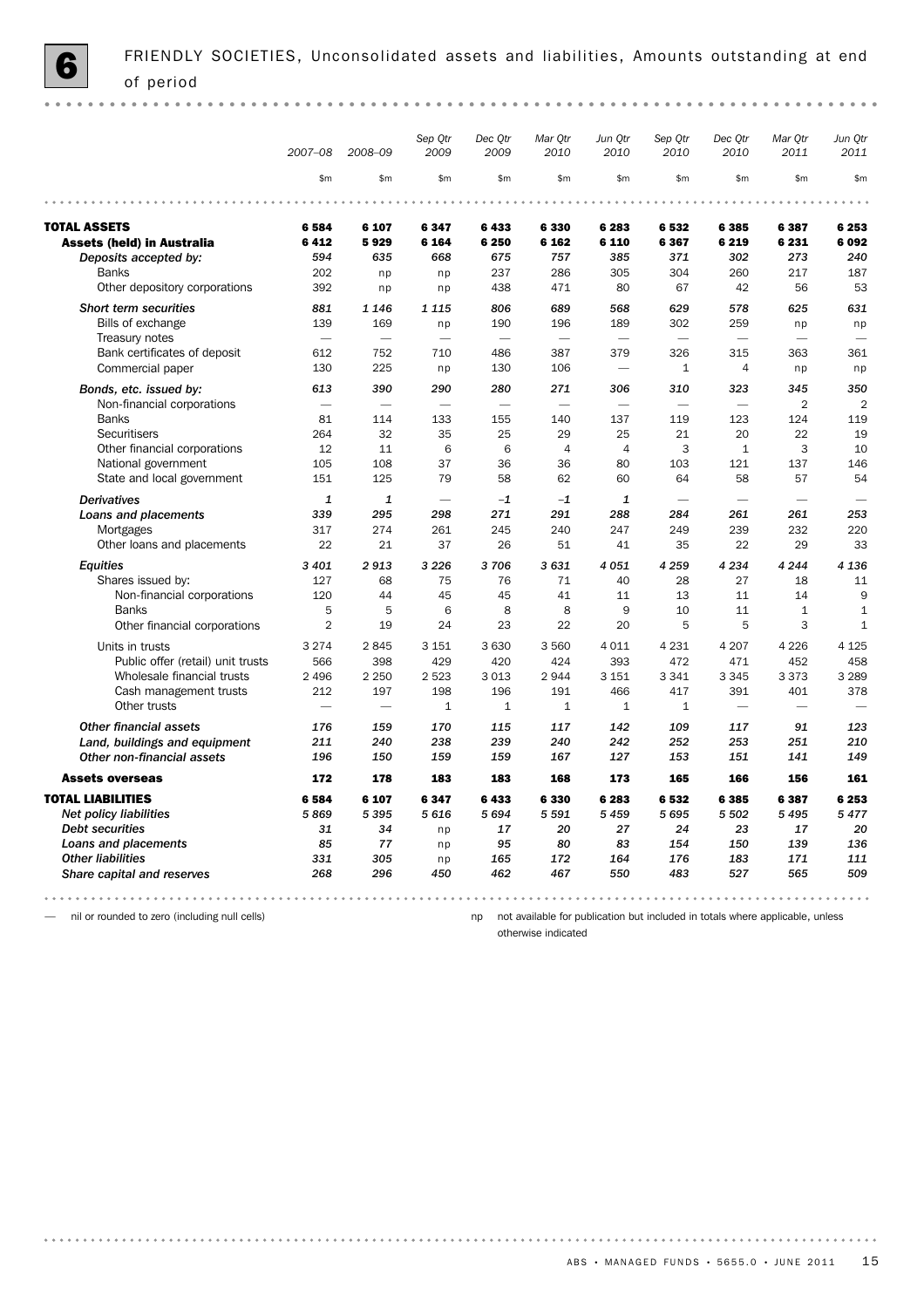|                                                             |                          | 2007-08 2008-09          | Sep Qtr<br>2009                | Dec Otr<br>2009                | Mar Otr<br>2010          | Jun Qtr<br>2010          | Sep Qtr<br>2010          | Dec Qtr<br>2010          | Mar Qtr<br>2011          | Jun Otr<br>2011          |
|-------------------------------------------------------------|--------------------------|--------------------------|--------------------------------|--------------------------------|--------------------------|--------------------------|--------------------------|--------------------------|--------------------------|--------------------------|
|                                                             | \$m                      | \$m\$                    | \$m\$                          | \$m                            | \$m\$                    | \$m\$                    | \$m                      | \$m\$                    | \$m\$                    | \$m\$                    |
|                                                             |                          |                          |                                |                                |                          |                          |                          |                          |                          |                          |
| <b>TOTAL ASSETS</b>                                         | 13 595                   | 8676                     | 8754                           | 8642                           | 8585                     | 8 4 5 8                  | 8 2 6 6                  | 8 2 9 2                  | 8 2 7 0                  | 8 1 8 4                  |
| <b>Assets (held) in Australia</b>                           | 13 270                   | 8 2 8 2                  | 8 3 6 2                        | 8 2 5 3                        | 8 1 8 8                  | 7979                     | 7892                     | 7932                     | 7904                     | 8090                     |
| Deposits accepted by:                                       | 2 1 1 2                  | 797                      | 784                            | 727                            | 674                      | 593                      | 644                      | 579                      | 621                      | 663                      |
| <b>Banks</b>                                                | 2 1 0 4                  | 780                      | 768                            | 711                            | 659                      | 587                      | 634                      | 574                      | 607                      | 641                      |
| Other depository corporations                               | 8                        | 17                       | 16                             | 16                             | 15                       | 6                        | 10                       | 5                        | 14                       | 22                       |
| <b>Short term securities</b>                                | 3 902                    | 1042                     | 1 1 2 4                        | 1079                           | 1037                     | 989                      | 1 1 1 2                  | 1 1 6 7                  | 1 1 7 0                  | 1571                     |
| Bills of exchange                                           | 868                      | 602                      | 614                            | 581                            | 556                      | 516                      | 628                      | 622                      | 565                      | 967                      |
| Treasury notes                                              | $\overline{\phantom{0}}$ |                          | $\overline{\phantom{0}}$       | $\overline{\phantom{0}}$       | $\overline{\phantom{m}}$ | $\overline{\phantom{0}}$ | $\sim$                   |                          | $\overline{\phantom{0}}$ | $\overline{\phantom{0}}$ |
| Bank certificates of deposit                                | 2928                     | 330                      | 402                            | 402                            | 401                      | 403                      | 418                      | 483                      | 547                      | 548                      |
| Commercial paper                                            | 106                      | 110                      | 108                            | 96                             | 80                       | 70                       | 66                       | 62                       | 58                       | 56                       |
| Bonds, etc. issued by:                                      | 1 1 2 4                  | 1 1 0 7                  | 1082                           | 1 0 48                         | 1 107                    | 1 1 5 2                  | 1053                     | 1061                     | 1 0 0 1                  | 620                      |
| Non-financial corporations                                  | 34                       | 23                       | 26                             | 29                             | 28                       | 29                       | 28                       | 26                       | 26                       | 11                       |
| <b>Banks</b>                                                | 251                      | 246                      | 242                            | 245                            | 245                      | 255                      | 247                      | 192                      | 195                      | 202                      |
| <b>Securitisers</b>                                         | 70                       | 91                       | 84                             | 81                             | 77                       | 70                       | 67                       | 75                       | 69                       | 69                       |
| Other financial corporations                                | 244                      | 254                      | 228                            | 172                            | 218                      | 265                      | 150                      | 245                      | 208                      | 285                      |
| National government                                         | 116                      | 149                      | 137                            | 137                            | 144                      | 148                      | 147                      | 147                      | 147                      | $\mathbf{1}$             |
| State and local government                                  | 409                      | 344                      | 365                            | 384                            | 395                      | 385                      | 414                      | 376                      | 356                      | 52                       |
| <b>Derivatives</b>                                          | $\overline{\phantom{a}}$ | $\overline{\phantom{a}}$ | $\overline{\phantom{0}}$       | $\overline{\phantom{a}}$       |                          | ÷.                       | ÷.                       | $\overline{\phantom{a}}$ | $\overline{\phantom{0}}$ |                          |
| Loans and placements                                        | 2574                     | 1792                     | 1747                           | 1718                           | 1691                     | 1605                     | 1579                     | 1574                     | 1553                     | 1582                     |
| Mortgages                                                   | 2522                     | 1722                     | 1661                           | 1630                           | 1 600                    | 1519                     | 1486                     | 1486                     | 1 4 6 1                  | 1456                     |
| Other loans and placements                                  | 52                       | 70                       | 86                             | 88                             | 91                       | 86                       | 93                       | 88                       | 92                       | 126                      |
| <b>Equities</b>                                             | 3 4 7 4                  | 3 4 7 6                  | 3567                           | 3625                           | 3627                     | 3 5 8 9                  | 3 4 5 1                  | 3 4 9 8                  | 3 5 0 7                  | 3 5 8 8                  |
| Shares issued by:                                           | 508                      | 609                      | 540                            | 541                            | 549                      | 549                      | 550                      | 550                      | 551                      | 685                      |
| Non-financial corporations                                  | 296                      | 353                      | 289                            | 294                            | 296                      | 296                      | 297                      | 297                      | 298                      | 432                      |
| <b>Banks</b>                                                | 210                      | 254                      | 251                            | 247                            | 253                      | 253                      | 253                      | 253                      | 253                      | 253                      |
| Other financial corporations                                | $\overline{2}$           | $\overline{2}$           | $\overline{\phantom{0}}$       |                                | $\overline{\phantom{0}}$ |                          |                          |                          |                          |                          |
| Units in trusts                                             | 2966                     | 2867                     | 3 0 2 7                        | 3 0 8 4                        | 3078                     | 3 0 4 0                  | 2 9 0 1                  | 2948                     | 2956                     | 2903                     |
| Public offer (retail) unit trusts                           | 439                      | 384                      | 449                            | 463                            | 573                      | 593                      | 482                      | 504                      | 491                      | 470                      |
| Wholesale financial trusts                                  | 1678                     | 1826                     | 1906                           | 1975                           | 1870                     | 1827                     | 1857                     | 1874                     | 1923                     | 1894                     |
| Cash management trusts                                      | 619                      | 459                      | 432                            | 404                            | 396                      | 412                      | 349                      | 352                      | 318                      | 326                      |
| Other trusts                                                | 230                      | 198                      | 240                            | 242                            | 239                      | 208                      | 213                      | 218                      | 224                      | 213                      |
|                                                             |                          |                          |                                |                                |                          |                          |                          |                          |                          |                          |
| Other financial assets                                      | 84                       | 68<br>L.                 | 58                             | 56<br>$\overline{\phantom{0}}$ | 52<br>$\sim$             | 51<br>÷.                 | 53<br>÷.                 | 53                       | 52<br>÷.                 | 66<br>÷.                 |
| Land, buildings and equipment<br>Other non-financial assets |                          |                          | $\overline{\phantom{0}}$<br>÷. |                                | ÷.                       |                          | -                        | ÷.                       |                          |                          |
| <b>Assets overseas</b>                                      | 325                      | 394                      | 392                            | 389                            | 397                      | 479                      | 374                      | 360                      | 366                      | 94                       |
| <b>TOTAL LIABILITIES &amp; INVESTOR FUNDS</b>               | 13 595                   | 8676                     | 8754                           | 8642                           | 8585                     | 8 4 5 8                  | 8 2 6 6                  | 8 2 9 2                  | 8 2 7 0                  | 8 1 8 4                  |
| <b>Investor funds</b>                                       | 13 558                   | 8646                     | 8713                           | 8562                           | 8 4 4 9                  | 8369                     | 8 1 9 7                  | 8 2 6 1                  | 8 2 4 9                  | 8 1 9 5                  |
| <b>Debt securities</b>                                      |                          |                          |                                |                                | $\overline{\phantom{0}}$ | $\overline{\phantom{0}}$ | $\overline{\phantom{0}}$ |                          |                          |                          |
| Loans and placements                                        | 11                       | $\overline{7}$           | 30                             | 60                             | 116                      | 67                       | 48                       | 10                       | ÷.                       | 3                        |
| <b>Other liabilities</b>                                    | 26                       | 23                       | 11                             | 20                             | 20                       | 22                       | 21                       | 21                       | 21                       | $-14$                    |

— nil or rounded to zero (including null cells)

. . . . . . . . .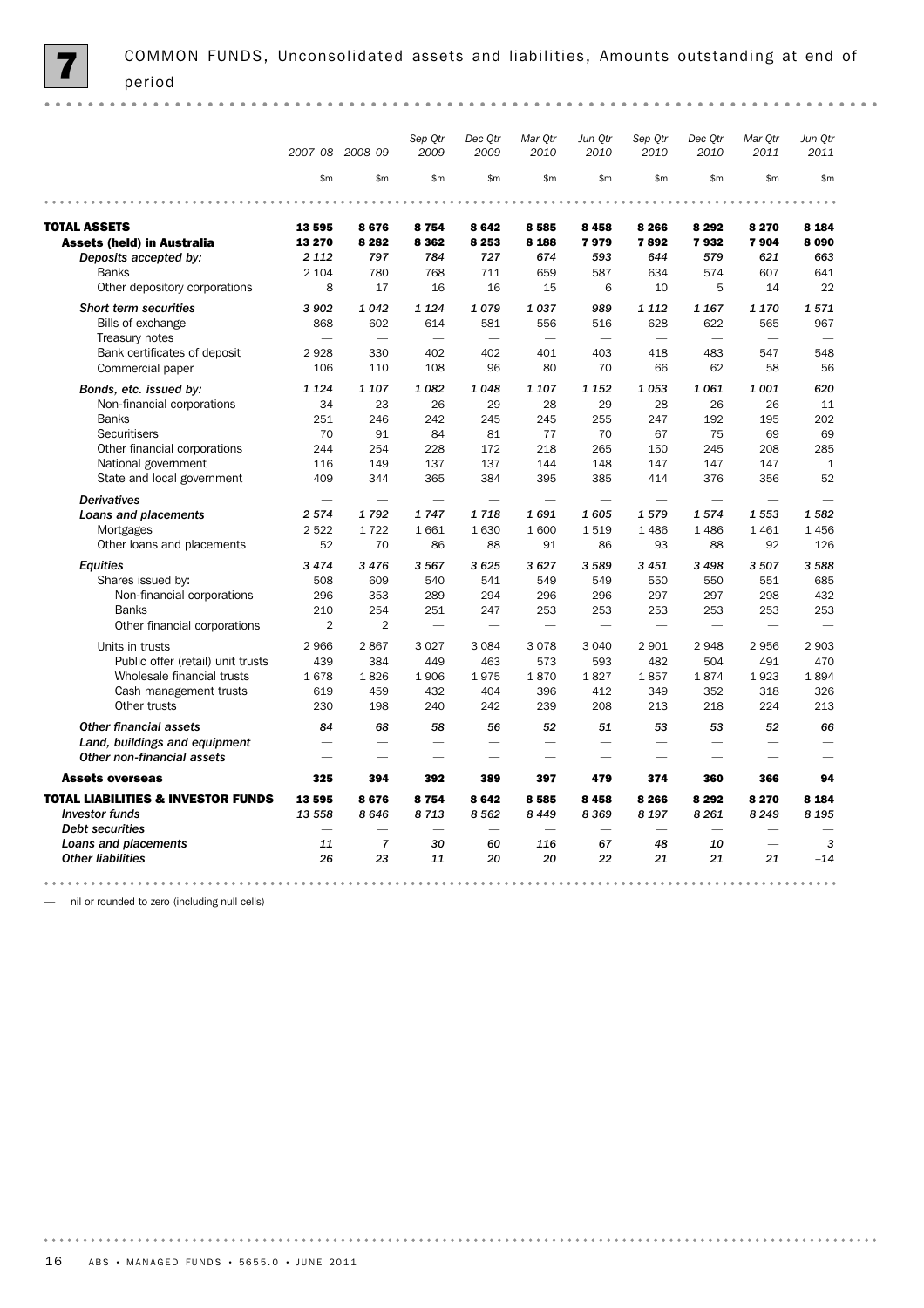|                                               | 2007-08 2008-09          |                                 | Sep Qtr<br>2009          | Dec Qtr<br>2009          | Mar Qtr<br>2010          | Jun Qtr<br>2010          | Sep Qtr<br>2010 | Dec Qtr<br>2010          | Mar Qtr<br>2011 | Jun Qtr<br>2011 |
|-----------------------------------------------|--------------------------|---------------------------------|--------------------------|--------------------------|--------------------------|--------------------------|-----------------|--------------------------|-----------------|-----------------|
|                                               | \$m                      | \$m\$                           | \$m\$                    | \$m                      | \$m\$                    | \$m\$                    | \$m\$           | \$m                      | \$m             | \$m             |
|                                               |                          |                                 |                          |                          |                          |                          |                 |                          |                 |                 |
| <b>TOTAL ASSETS</b>                           | 50 732                   | 46 280                          | 44703                    | 40 478                   | 38 557                   | 37 640                   | 28 572          | 26 602                   | 24 690          | 24 236          |
| <b>Assets (held) in Australia</b>             | 50 732                   | 46 280                          | 44703                    | 40 478                   | 38 557                   | 37 640                   | 28 572          | 26 602                   | 24 690          | 24 236          |
| Deposits accepted by:                         | 5439                     | 5657                            | 5 3 6 6                  | 4626                     | 5456                     | 6 2 4 7                  | 5 2 1 4         | 6 5 5 4                  | 6 1 1 0         | 5 5 5 8         |
| <b>Banks</b>                                  | 4 9 9 0                  | 5 1 2 7                         | 4 4 9 3                  | 3 3 8 1                  | 4 3 0 7                  | 5 3 1 8                  | 4 2 9 6         | 5 1 3 1                  | 4806            | 4 1 3 1         |
| Other depository corporations                 | 449                      | 530                             | 873                      | 1 2 4 5                  | 1 1 4 9                  | 929                      | 918             | 1 4 2 3                  | 1 3 0 4         | 1 4 2 7         |
| Short term securities                         | 39 714                   | 35 509                          | 34 498                   | 31 199                   | 29 207                   | 27 698                   | 19732           | 17343                    | 15825           | 15875           |
| Bills of exchange accepted/endorsed by:       | 7878                     | 7826                            | 5015                     | 3818                     | 4 6 1 9                  | 4 1 3 7                  | 2819            | 1524                     | 1 3 2 2         | 875             |
| <b>Banks</b>                                  | 7819                     | 7 7 8 7                         | 4976                     | 3 7 5 4                  | 4 5 5 0                  | 4 107                    | 2800            | 1503                     | np              | 866             |
| Other financial corporations                  | 59                       | 39                              | 39                       | 64                       | 69                       | 30                       | 19              | 21                       | np              | 9               |
| Treasury notes                                |                          |                                 |                          |                          |                          |                          |                 |                          |                 |                 |
| Bank certificates of deposit                  | 28 0 22                  | 26 160                          | 28 7 1 7                 | 25 886                   | 22 746                   | 19 4 44                  | 12 991          | 12 184                   | 11 447          | 11074           |
| Commercial paper issued by:                   | 3814                     | 1523                            | 766                      | 1 4 9 5                  | 1842                     | 4 1 1 7                  | 3922            | 3 6 3 5                  | 3056            | 3926            |
| <b>Securitisers</b>                           | 258                      | 41                              | 161                      | 686                      | 658                      | 1 3 6 1                  | 825             | 1 1 3 1                  | np              | np              |
| Other financial corporations                  | 3514                     | 1482                            | 605                      | 809                      | 1 1 8 4                  | 2655                     | 3 0 0 6         | 1884                     | 1494            | 2 4 2 9         |
| Other residents                               | 42                       | $\overbrace{\qquad \qquad }^{}$ | $\overline{\phantom{0}}$ | $\overline{\phantom{0}}$ | $\overline{\phantom{0}}$ | 101                      | 91              | 620                      | np              | np              |
| Bonds, etc. issued by:                        | 3 2 9 7                  | np                              | 2853                     | 2 708                    | 2429                     | 2 2 7 2                  | 2 2 3 6         | 1306                     | 1455            | 1443            |
| Non-financial corporations                    | 914                      | np                              | 536                      | 560                      | 530                      | 498                      | 489             | np                       | np              | np              |
| <b>Banks</b>                                  | 696                      | np                              | 884                      | 464                      | 523                      | 297                      | 467             | 430                      | 469             | np              |
| Securitisers                                  | 106                      | np                              |                          | 68                       | 64                       | 35                       | 25              | 24                       | np              | np              |
| Other financial corporations                  | 1581                     | np                              | 1 4 3 3                  | 1616                     | 1 3 1 2                  | 1442                     | 1 2 5 5         | np                       | 944             | np              |
| National government                           | $\overline{\phantom{0}}$ |                                 |                          | $\overline{\phantom{0}}$ | $\overline{\phantom{0}}$ | $\overline{\phantom{0}}$ |                 | $\overline{\phantom{0}}$ |                 |                 |
| State and local government                    |                          |                                 |                          |                          |                          |                          |                 |                          |                 |                 |
| <b>Derivatives</b>                            |                          |                                 |                          |                          |                          |                          |                 |                          |                 |                 |
| Loans and placements                          | 8                        | 14                              | np                       | 476                      | 4                        | $\overline{2}$           | 3               |                          |                 |                 |
| <b>Equities</b>                               | 2 1 6 5                  | 1916                            | 1820                     | 1419                     | 1427                     | 1 303                    | 1327            | 1346                     | 1 2 5 8         | 1310            |
| <b>Shares</b>                                 | $\overline{\phantom{0}}$ |                                 | $\overline{\phantom{m}}$ | -                        | -                        | -                        | -               |                          |                 |                 |
| Units in trusts                               | 2 1 6 5                  | 1916                            | 1820                     | 1419                     | 1427                     | 1 3 0 3                  | 1 3 2 7         | 1 3 4 6                  | 1 2 5 8         | 1 3 1 0         |
| Public offer (retail) unit trusts             |                          |                                 |                          |                          |                          |                          |                 |                          |                 |                 |
| Wholesale financial trusts                    |                          |                                 |                          |                          |                          |                          |                 |                          |                 |                 |
| Cash management trusts                        | 2 1 6 5                  | 1916                            | 1820                     | 1 4 1 9                  | 1 4 2 7                  | 1 3 0 3                  | 1 3 2 7         | 1 3 4 6                  | 1 2 5 7         | 1 3 1 0         |
| Other trusts                                  |                          |                                 |                          |                          |                          |                          |                 |                          | $\mathbf{1}$    |                 |
| <b>Other financial assets</b>                 | 109                      | np                              | np                       | 50                       | 34                       | 118                      | 58              | 53                       | 42              | 50              |
| <b>Non-financial assets</b>                   |                          |                                 |                          |                          |                          |                          | $\overline{a}$  |                          |                 |                 |
| <b>Assets overseas</b>                        |                          |                                 |                          |                          |                          |                          |                 |                          |                 |                 |
|                                               |                          |                                 |                          |                          |                          |                          |                 |                          |                 |                 |
| <b>TOTAL LIABILITIES &amp; INVESTOR FUNDS</b> | 50 732                   | 46 280                          | 44703                    | 40 478                   | 38 557                   | 37 640                   | 28 572          | 26 602                   | 24 690          | 24 236          |
| <b>Investor funds</b>                         | 50 508                   | 46 209                          | 44 669                   | 40 378                   | 38 474                   | 37 533                   | 28 4 46         | 26 478                   | 24 566          | 24 088          |
| <b>Other liabilities</b>                      | 224                      | 71                              | 34                       | 100                      | 83                       | 107                      | 126             | 124                      | 124             | 148             |

— nil or rounded to zero (including null cells)

np not available for publication but included in totals where applicable, unless

otherwise indicated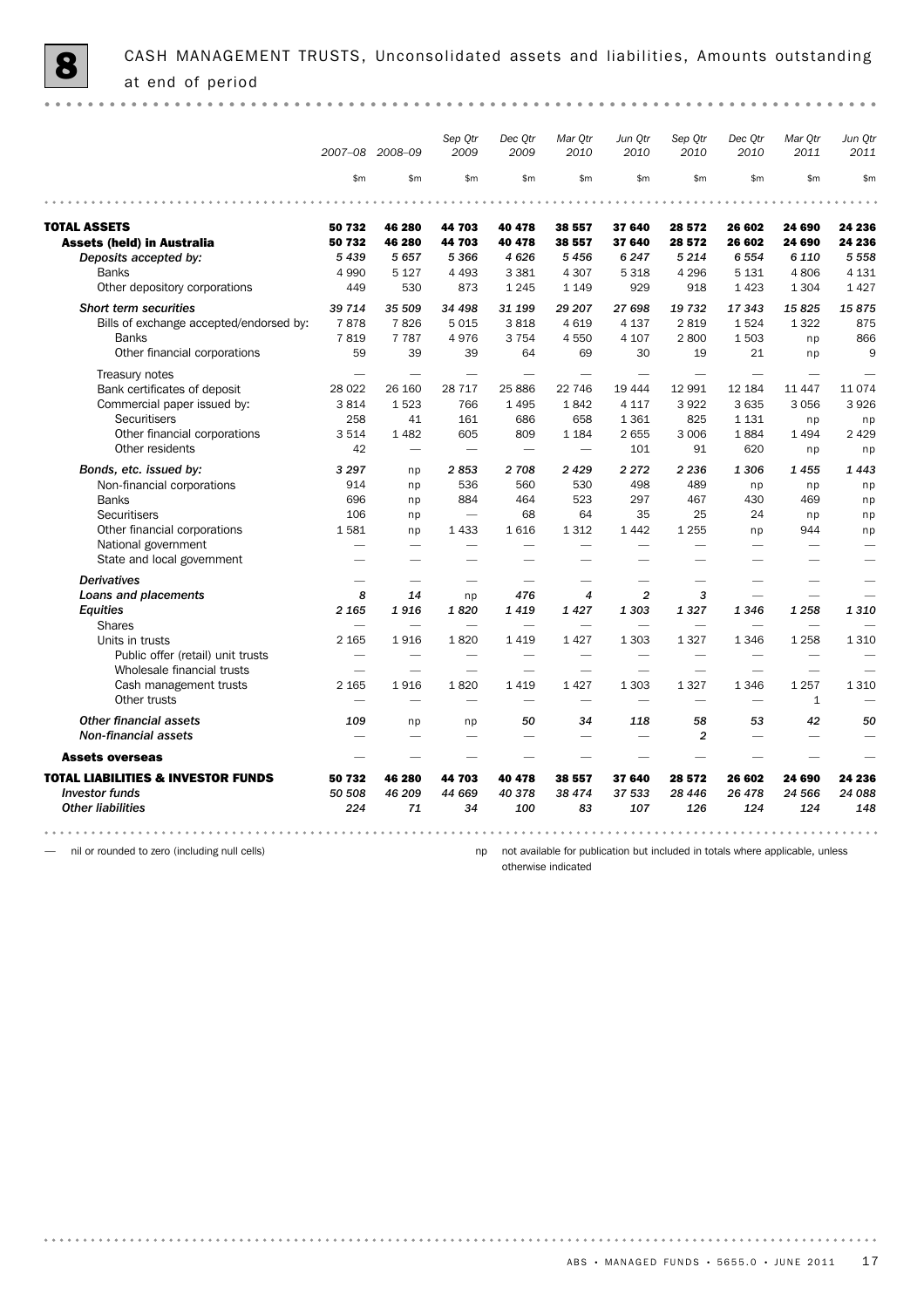|                                                    |           |          | Sep Qtr           | Dec Qtr      | Mar Qtr   | Jun Qtr | Sep Qtr | Dec Qtr                                                                                             | Mar Qtr | Jun Qtr       |
|----------------------------------------------------|-----------|----------|-------------------|--------------|-----------|---------|---------|-----------------------------------------------------------------------------------------------------|---------|---------------|
|                                                    | 2007-08   | 2008-09  | 2009              | 2009         | 2010      | 2010    | 2010    | 2010                                                                                                | 2011    | 2011          |
|                                                    | \$m       | \$m      | \$m\$             | $\mathsf{m}$ | \$m\$     | \$m\$   | \$m     | \$m\$                                                                                               | \$m\$   | \$m           |
|                                                    |           |          |                   |              |           |         |         |                                                                                                     |         |               |
| <b>TOTAL FUNDS UNDER</b>                           |           |          |                   |              |           |         |         |                                                                                                     |         |               |
| <b>MANAGEMENT</b>                                  |           |          |                   |              |           |         |         | 1 176 112 1 019 308 1 110 105 1 132 383 1 152 451 1 117 600 1 144 940 1 179 148 1 199 361 1 186 599 |         |               |
| <b>Funds from Australian</b>                       |           |          |                   |              |           |         |         |                                                                                                     |         |               |
| sources                                            | 1 130 387 |          | 979 552 1 064 207 | 1083999      | 1 102 629 | 1067008 |         | 1 090 747 1 122 094 1 139 028                                                                       |         | 1 1 2 5 1 3 4 |
| <b>Managed Funds</b>                               | 781 257   | 689837   | 752 889           | 766038       | 782 987   | 753 676 | 775 518 | 795 427                                                                                             | 809 184 | 799 762       |
| Life insurance                                     |           |          |                   |              |           |         |         |                                                                                                     |         |               |
| corporations                                       | 142 658   | 128 365  | 130 757           | 132 386      | 132 689   | 128 733 | 128 326 | 128 838                                                                                             | 128 241 | 128 900       |
| Superannuation funds<br>Public offer (retail) unit | 474 696   | 417071   | 467 047           | 479 630      | 496 260   | 475 425 | 504 911 | 523 029                                                                                             | 538 476 | 532 521       |
| trusts                                             | 121 255   | 105 454  | 117 373           | 119 394      | 120 965   | 117 081 | 120 024 | 121 555                                                                                             | 120 808 | 117 084       |
| Friendly societies                                 | 1808      | 1 2 4 9  | 1495              | 1277         | 1 3 0 0   | 1 2 7 2 | 1 2 7 2 | 1271                                                                                                | 1 2 5 7 | 1 1 0 7       |
| Common funds                                       | 3 9 6 5   | 3 9 6 4  | 4 100             | 4 10 6       | 4070      | 4 1 3 3 | 4 2 6 1 | 4 2 5 5                                                                                             | 4 2 5 4 | 4 2 7 0       |
| Cash management trusts                             | 36 875    | 33 7 34  | 32 117            | 29 245       | 27 703    | 27 032  | 16 7 24 | 16 479                                                                                              | 16 148  | 15 8 80       |
| <b>Total other sources</b>                         | 349 130   | 289 715  | 311 318           | 317961       | 319 642   | 313 332 | 315 229 | 326 667                                                                                             | 329 844 | 325 372       |
| National government<br>State and local             | 58 628    | 60 817   | 63 577            | 58 760       | 57 594    | 53 138  | 48 602  | 46 615                                                                                              | 46 459  | 45 794        |
| government<br>Government<br>compensation           | 39 131    | 31 651   | 32 894            | 33 181       | 33 816    | 33 831  | 35 473  | 36 332                                                                                              | 37 395  | 40 896        |
| schemes                                            | 10 28 6   | 9 1 1 8  | 10 488            | 10 130       | 8851      | 7478    | 8 5 4 9 | 8845                                                                                                | 9 1 4 7 | 8671          |
| Wholesale financial                                |           |          |                   |              |           |         |         |                                                                                                     |         |               |
| trusts                                             | 140 021   | 108 240  | 122 693           | 128 554      | 130 852   | 129 895 | 135 633 | 142 885                                                                                             | 144 249 | 142 100       |
| General insurance                                  | 32 098    | 32 675   | 33 2 7 1          | 33 912       | 32 603    | 32 588  | 33 081  | 33 675                                                                                              | 33 487  | 31 177        |
| Non-government trading                             |           |          |                   |              |           |         |         |                                                                                                     |         |               |
| corporations                                       | 12 5 61   | 12 7 5 3 | 14 7 7 2          | 15 3 20      | 17075     | 16823   | 18873   | 21 208                                                                                              | 21 657  | 21851         |
| Charities                                          | 2 5 9 4   | 1957     | 2 2 2 5           | 2 4 1 2      | 2 5 2 2   | 1735    | 1717    | 1756                                                                                                | 1744    | 1651          |
| Other investment                                   |           |          |                   |              |           |         |         |                                                                                                     |         |               |
| managers                                           | 25 685    | 13 000   | 12 673            | 12 7 14      | 12 041    | 14 760  | 12 3 32 | 13 638                                                                                              | 13 783  | 11 602        |
| Other sources                                      | 28 1 26   | 19 504   | 18 7 25           | 22978        | 24 288    | 23 084  | 20 969  | 21 7 1 3                                                                                            | 21 9 23 | 21 630        |
| <b>Funds from overseas</b>                         |           |          |                   |              |           |         |         |                                                                                                     |         |               |
| sources                                            | 45 725    | 39 756   | 45898             | 48 384       | 49822     | 50 592  | 54 193  | 57 054                                                                                              | 60 333  | 61 465        |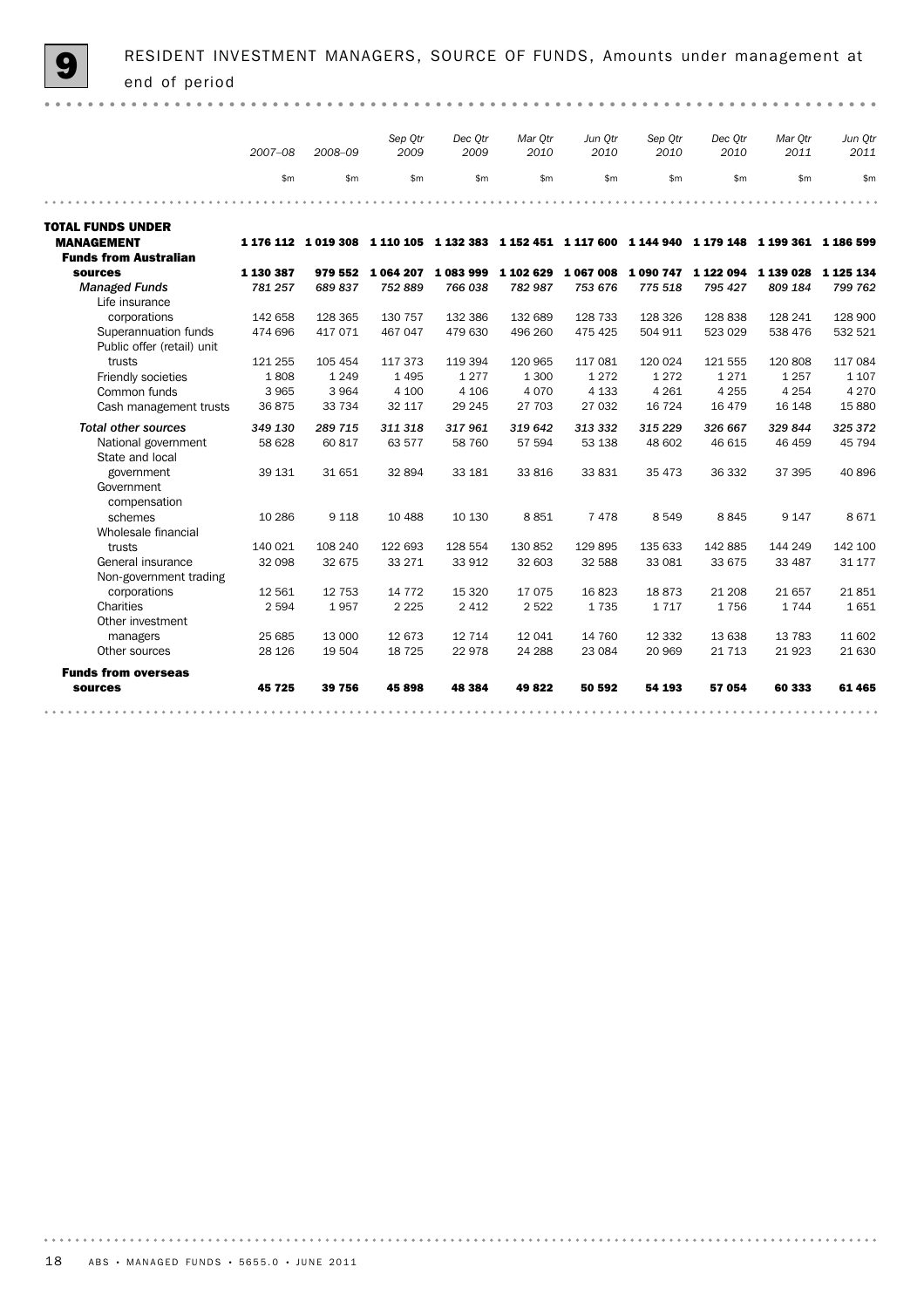# EXPLANATORY NOTES

| <b>INTRODUCTION</b>                  | <b>1</b> The statistics presented in this publication have been compiled from the ABS's<br>Survey of Financial Information, Australian Prudential Regulation Authority (APRA)'s<br>Survey of Superannuation Funds, and the Australian Taxation Office (ATO)'s Self<br>Managed Superannuation Fund Regulatory Return. Some brief notes on the concepts,<br>sources and methods employed follow. A full description and glossary are provided on<br>the ABS web site, <http: www.abs.gov.au=""> select Economy under Topics @ a Glance<br/>then Finance, then Finance Releases.</http:>                                                                                                                                                                                                                                                                                                                                   |
|--------------------------------------|-------------------------------------------------------------------------------------------------------------------------------------------------------------------------------------------------------------------------------------------------------------------------------------------------------------------------------------------------------------------------------------------------------------------------------------------------------------------------------------------------------------------------------------------------------------------------------------------------------------------------------------------------------------------------------------------------------------------------------------------------------------------------------------------------------------------------------------------------------------------------------------------------------------------------|
| MANAGED FUNDS INDUSTRY               | The term "managed funds" is used loosely in the financial community to embrace<br>$\mathbf{2}$<br>two broad types of institutions. The first are managed funds institutions (eg life<br>insurance corporations, superannuation funds and unit trusts, etc) which buy assets on<br>their own account. The second are investment or fund managers which provide, on a fee<br>for service basis, professional investment services for the managed funds institutions, as<br>well as others with substantial funds to invest. The managed funds industry is difficult to<br>measure because of large amounts of financial interaction between managed funds<br>institutions and investment managers, and between investment managers themselves.<br>Consequently double counting of funds which are "churning" through the system needs<br>to be addressed in order to derive a true measure of the managed funds industry. |
|                                      | 3 The approach taken by the ABS is to provide a measure of the managed funds<br>industry which includes the consolidated position of the managed funds institutions plus<br>funds under management of investment managers on behalf of clients other than<br>managed funds institutions, less any cross investment between fund managers. This<br>measure is wider than the measure provided by the consolidated assets of managed<br>funds institutions view.                                                                                                                                                                                                                                                                                                                                                                                                                                                          |
| MANAGED FUNDS<br><b>INSTITUTIONS</b> | Managed funds institutions are those financial intermediaries which operate in the<br>4<br>managed funds market by acquiring assets and incurring liabilities on their own account.<br>Typically, these institutions arrange for the 'pooling' of funds from a number of investors<br>for the purpose of investing in a particular type or mix of assets, with a view to receiving<br>an ongoing return or capital gain. However, funds of a speculative nature that do not<br>offer redemption facilities (e.g. agriculture and film trusts) and funds not established for<br>investment purposes (e.g. health funds and general insurance funds) are excluded.                                                                                                                                                                                                                                                        |
|                                      | The types of managed funds institutions covered by the statistics in this publication<br>5<br>are: Life Insurance Corporations, Superannuation Funds (which includes self managed<br>funds), Public Offer (Retail) Unit Trusts, Friendly Societies, Common Funds, and Cash<br>Management Trusts.                                                                                                                                                                                                                                                                                                                                                                                                                                                                                                                                                                                                                        |
| RESIDENT INVESTMENT<br>MANAGERS      | An investment manager is an organisation that specialises in the investment of a<br>6<br>portfolio of assets on behalf of, and subject to directions given by clients, such as<br>superannuation funds and life insurance corporations. The funds which investment<br>managers invest remain the asset of their clients and are not brought to account on the<br>balance sheet of the investment manager. The ultimate responsibility for the investment<br>remains with the client.                                                                                                                                                                                                                                                                                                                                                                                                                                    |
|                                      | 7 For the purposes of this publication, investment managers need to satisfy the<br>following criteria:<br>• be Australian resident entities (see relevant definition);<br>• offer pooled investment products (eg. wholesale and/or retail trusts) which are<br>registered with Australian Securities and Investments Commission (ASIC); and<br>individual portfolios (eg mandates for institutional investors and/or separately<br>managed accounts (SMAs) for individuals;<br>• be managers who actively invest on behalf of clients, where clients retain ownership<br>of the assets; and                                                                                                                                                                                                                                                                                                                             |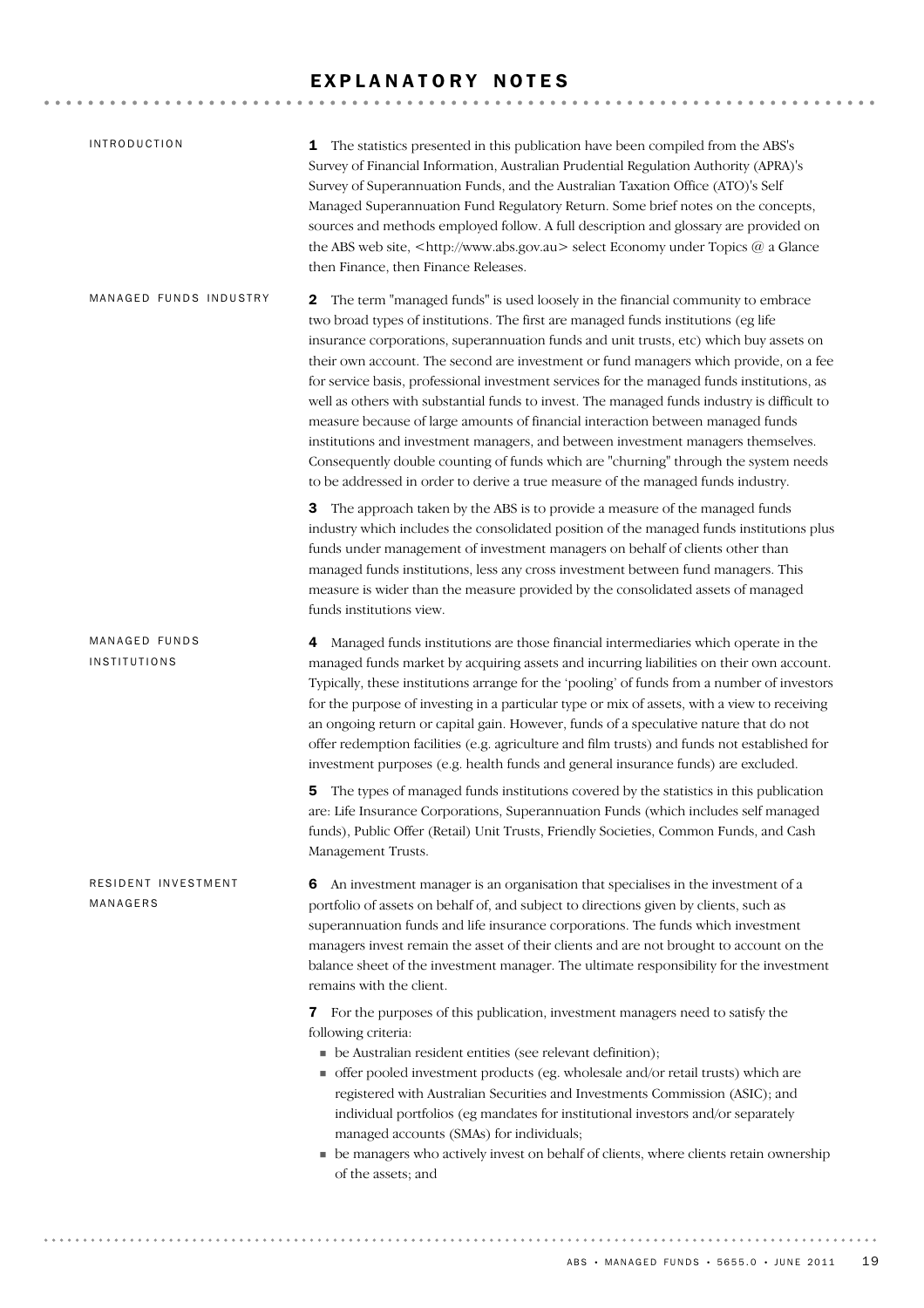# E X P L A N A T O R Y N O T E S *continued*

| RESIDENT INVESTMENT<br>MANAGERS continued        | • predominately rely on management fees, rather than dividends and interest income,<br>for the major part of their income.                                                                                                                                                                                                                                                                                                                                                                                                                                           |
|--------------------------------------------------|----------------------------------------------------------------------------------------------------------------------------------------------------------------------------------------------------------------------------------------------------------------------------------------------------------------------------------------------------------------------------------------------------------------------------------------------------------------------------------------------------------------------------------------------------------------------|
|                                                  | Investment managers are generally life insurance offices, subsidiaries of banks,<br>8<br>merchant banks, or organisations related to these types of institutions. They can be<br>either separately constituted legal entities or form a segment of a particular financial<br>institution.                                                                                                                                                                                                                                                                            |
| ASSETS, VALUATION AND<br>TIME SERIES COMPARISONS | The data tabulated in this publication are the stocks of assets held by the various<br>9<br>types of institution, classified by type of asset. The classification of assets in this<br>publication follows that contained in the ABS publication Australian National Accounts,<br>Financial Accounts (cat. no. 5232.0). Definitions of the various types of instruments are<br>given in the glossary on the ABS web site.                                                                                                                                            |
|                                                  | 10 Providers of managed funds statistics are requested to report assets at their market<br>value.                                                                                                                                                                                                                                                                                                                                                                                                                                                                    |
|                                                  | 11 Movements between periods in the levels of assets of managed funds institutions<br>reflect three key components: transactions in particular assets; valuation changes arising<br>from price changes in the assets; and occasionally reclassifications between institution<br>types.                                                                                                                                                                                                                                                                               |
| SUPERANNUATION (PENSION)<br><b>FUNDS</b>         | From the June quarter 1995 until the December quarter 2004, the ABS conducted a<br>12<br>quarterly Survey of Superannuation Funds. This survey was used by the Australian<br>Prudential Regulation Authority (APRA) to compile "Superannuation Trends" and by the<br>ABS to compile superannuation fund data in Managed Funds, Australia (cat. no.<br>$5655.0$ ).                                                                                                                                                                                                    |
|                                                  | <b>13</b> From the December quarter 2004, this data source was replaced by a new quarterly<br>data collection conducted by APRA for superannuation funds with assets greater than<br>\$50m, supplemented by estimates for other APRA regulated funds and estimates of<br>self-managed funds regulated by the ATO.                                                                                                                                                                                                                                                    |
|                                                  | 14 Prior to December 2004, the ABS estimated asset detail for some superannuation<br>funds using quarterly information from funds with total assets over \$60m. From<br>December 2004, the type of assets held by superannuation funds has been refined by the<br>introduction of a range of compilation methods, depending on the size of the<br>superannuation fund. Where possible, quarterly asset details provided by the<br>superannuation fund itself is the basis of the compilation; otherwise, its annual asset<br>detail is the basis of the compilation. |
| METHOD OF CONSOLIDATION                          | Estimates of the consolidated assets of managed funds are derived by eliminating<br>15<br>any cross-investment that takes place between the various types of funds. For example,<br>investments by superannuation funds in public unit trusts are excluded from the assets<br>of superannuation funds in a consolidated presentation. It is not possible, however, to<br>apportion cross-investment at the level of detail presented in the unconsolidated tables.                                                                                                   |
| RELATED MATERIAL                                 | Time series electronic spreadsheets for the tables in this publication are available<br>16<br>free on the ABS web site <http: www.abs.gov.au=""> from the Downloads tab of this<br/>Issue. Users may wish to refer to material available on the ABS web site &lt;<br/>http://www.abs.gov.au&gt; select Economy under Topics @ a Glance then Finance, then<br/>Finance Releases.</http:>                                                                                                                                                                              |
|                                                  | 17<br>Users of statistics relating to the managed funds industry in Australia may be<br>interested in the following ABS releases:<br>Australian National Accounts: Financial Accounts (cat. no. 5232.0) quarterly<br>Information Paper: Changes to Managed Funds, Australia to incorporate revised<br>international standards 2010 (cat.no. 5655.0.55.002)                                                                                                                                                                                                           |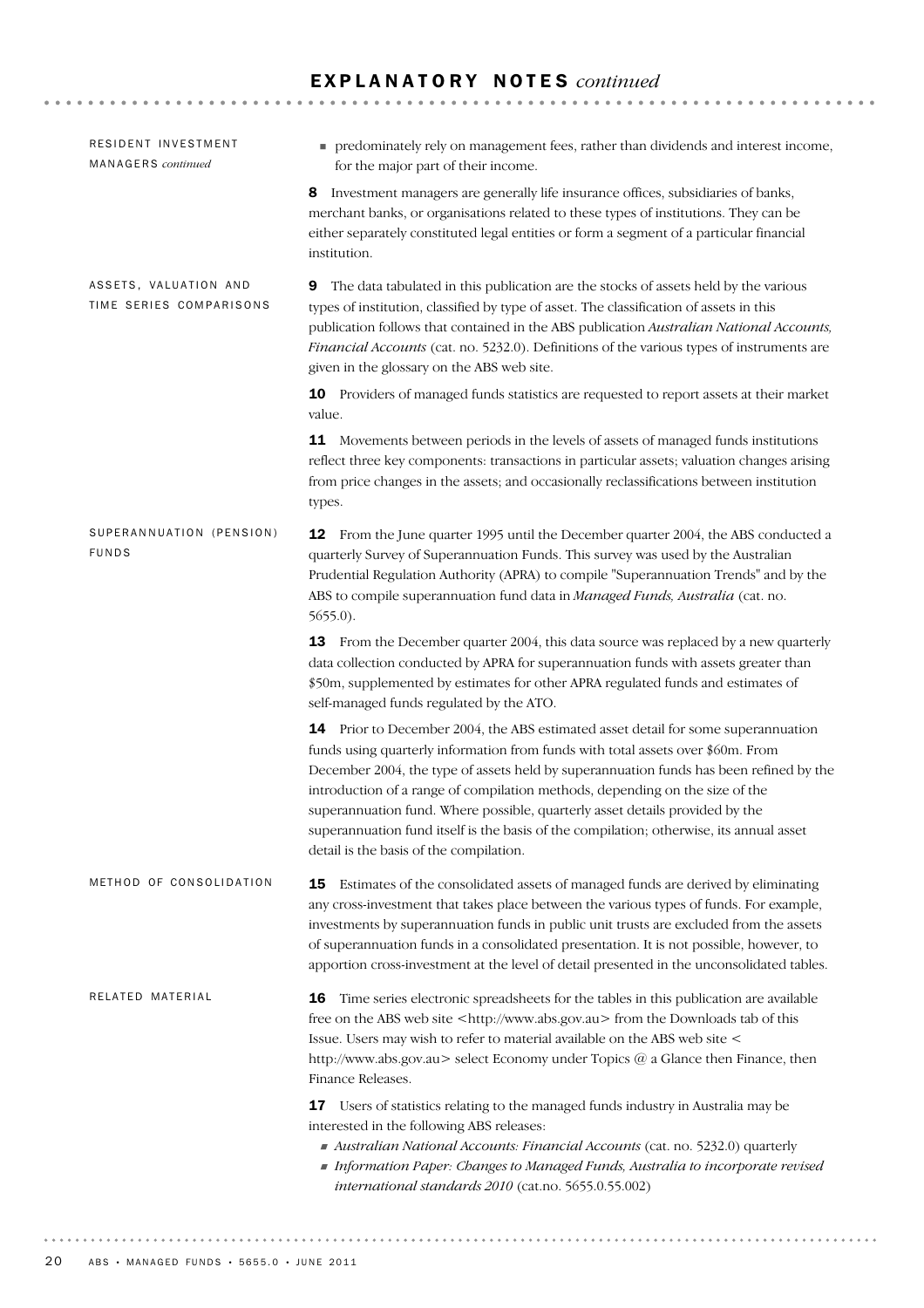# E X P L A N A T O R Y N O T E S *continued*

RE L A T E D MA T E R I A L *continued*

**\*\*\*\*\*\*\*\*\*\*\*\*** 

18 Users may also wish to refer to the Australian Prudential Regulation Authority (APRA) web site, particularly APRA Super Trends <www.apra.gov.au/statistics>, and the Australian Taxation Office (ATO) web site page for self managed superannuation funds  $<<$ http://www.ato.gov.au/superfunds/pathway.asp?pc=001/149/030/004>>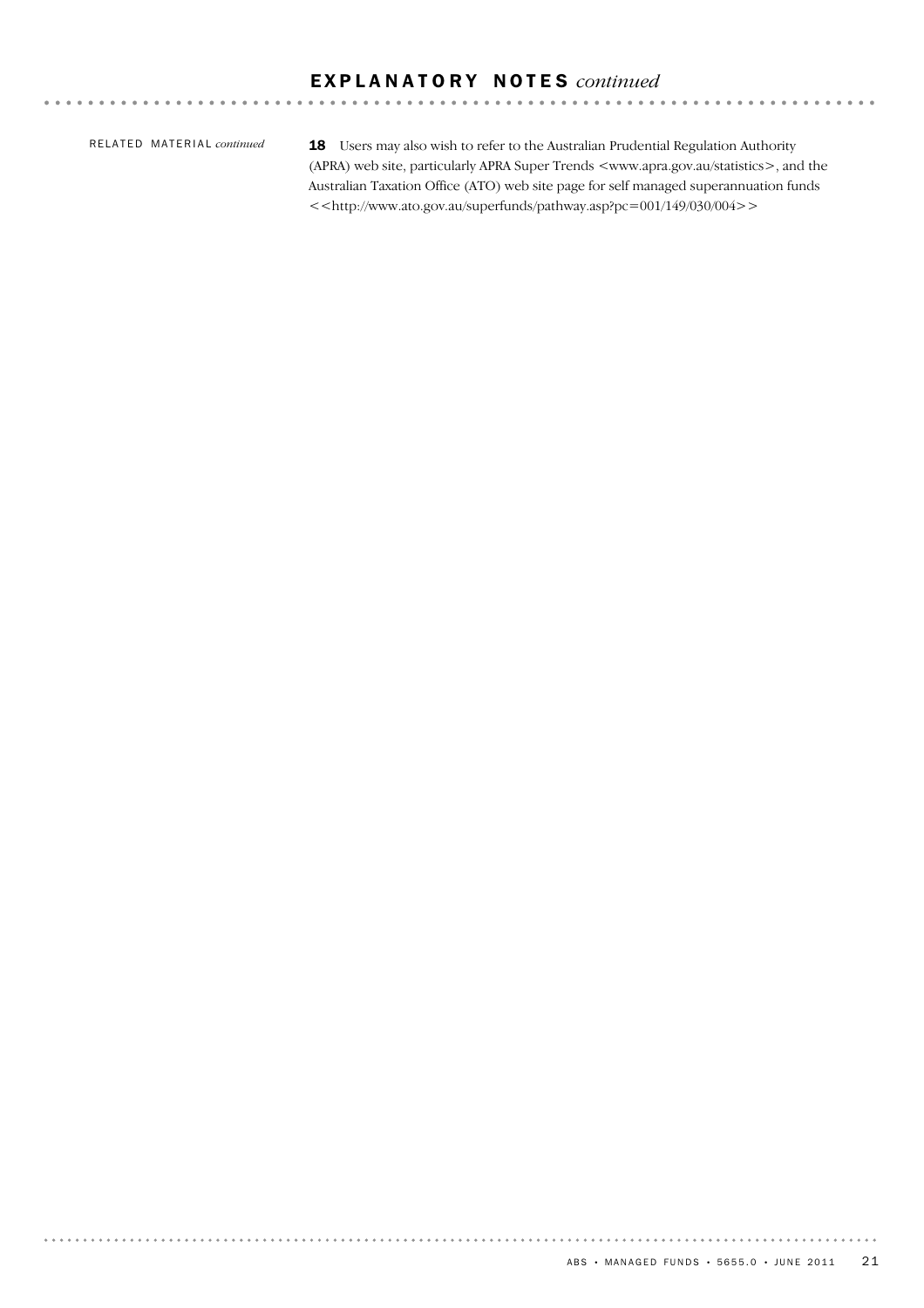# GLOSSARY

#### *APRA*

The Australian Prudential Regulation Authority (APRA) is the prudential regulator of the Australian financial services industry. It oversees banks, credit unions, building societies, general insurance and reinsurance companies, life insurance corporations, friendly societies, registered financial corporations and large to medium superannuation funds.

#### *Assets overseas*

Assets overseas includes all physical assets located outside of Australia and financial claims (eg equity and debt securities) on non-residents whether purchased overseas or in Australia and irrespective of the currency in which they are denominated (see definition Resident/non resident ). Respondents to the ABS Survey of Financial Information are requested to report assets at their market value in \$AUS equivalent.

#### *ATO*

The Australian Taxation Office (ATO) is the Government's principal revenue collection agency and is responsible for the regulation and reporting of self-managed super funds (SMSFs)

#### *Bank certificates of deposit*

A certificate of deposit is similar to a promissory note except that the drawer is a bank. Most bank issued certificates of deposit with an original term to maturity of one year or less are negotiable certificates of deposit (NCD). Transferable certificates of deposit with an original term to maturity greater than one year are included in bonds etc.

#### *Bills of exchange*

A bill of exchange is an unconditional order drawn (issued) by one party, sent to another party for acceptance and made out to, or to the order of, a third party, or to bearer. It is a negotiable instrument with an original term to maturity of 180 days or less. Although merchant banks were the promoters of the bill market in Australia, today almost all bills are bank accepted. Acceptance of a bill obliges the acceptor to pay the face value of the bill to the holder upon maturity.

#### *Bonds, etc*

Debt securities are divided into short term and long term using original term to maturity as the classificatory criterion. Long term securities are those with an original term to maturity of more than one year. Bonds are long term securities, which represent the issuer's pledge to pay the holder, on a date which, at the time of issue, is more than one year in the future, the sum of money shown on the face of the document. Until that future date the issuer usually promises to pay coupon interest to the holder quarterly or half-yearly at a rate which is fixed at the time the security is issued. These securities are therefore known as fixed interest securities in the professional market.

Bonds etc includes the following types of securities:

- ! Treasury Bonds. These are issued to corporations and the general public by the Commonwealth Government.
- ! Inscribed stock which are issued by State government owned borrowing authorities and enterprises. These are known as semi government securities by professional traders.
- ! Debentures, transferable certificates of deposit and unsecured notes, which are collectively called corporate securities or medium term notes by brokers.
- ! Asset-backed bonds, such as mortgage-backed securities.
- ! Convertible notes, prior to conversion.

#### *Debt securities*

Debt securities are securities which represent borrowed funds which must be repaid by the issuer. It includes short and long term securities.

*Deposits*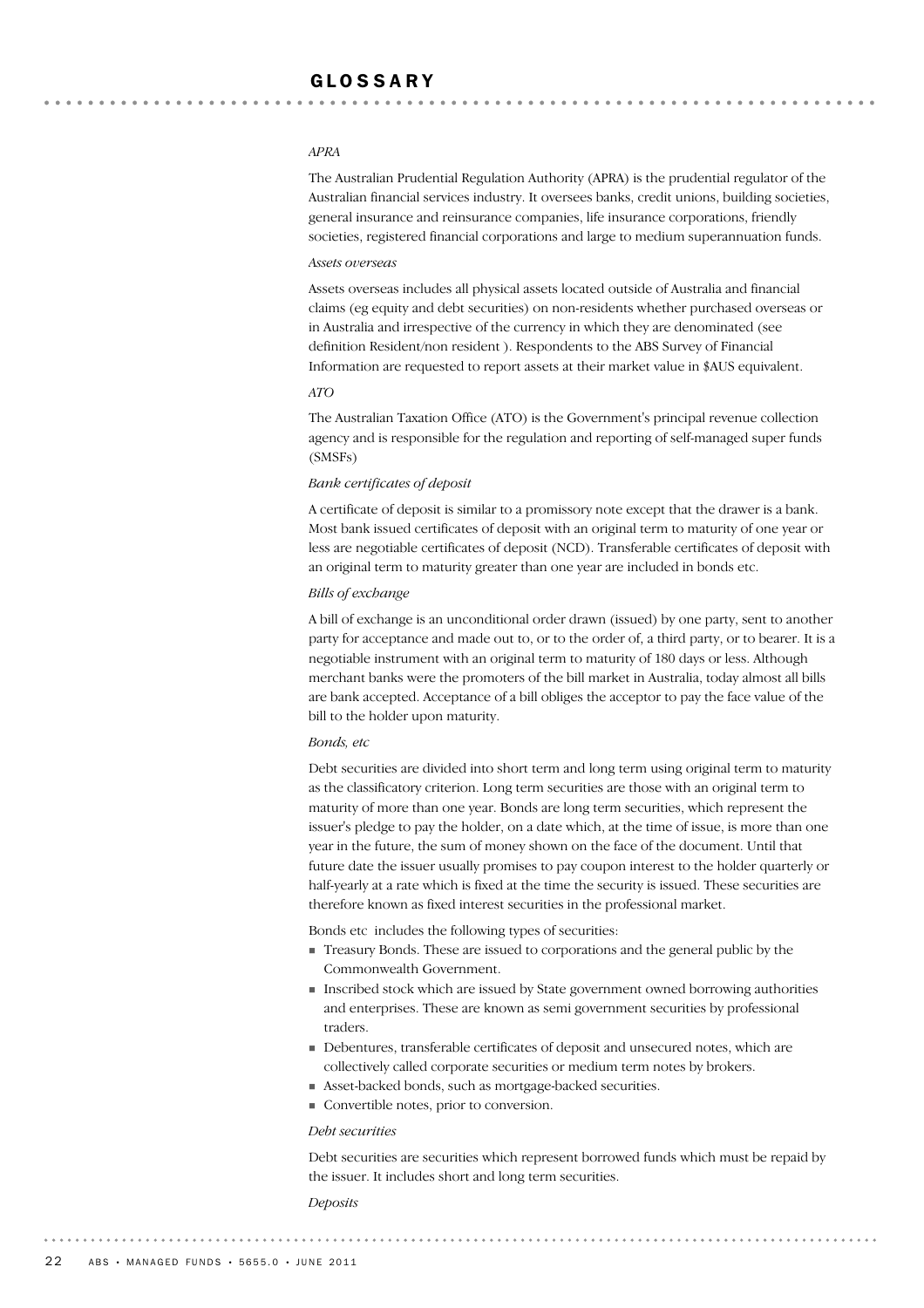Deposits are credit account balances with domestic deposit-taking institutions as defined by the Australian Prudential Regulatory Authority (APRA). These are banks and all corporations registered under the Financial Sector (Collection of Data) Act 2001 except for intragroup financiers. Bonds, debentures, notes and transferable certificates of deposit issued by deposit-taking institutions are classified as bonds etc and negotiable certificates of deposit issued by banks have been classified as bank certificates of deposit.

#### *Cash management trusts*

A cash management trust is a unit trust which is governed by a trust deed which generally confines its investments (as authorised by the trust deed) to financial securities available through the short term money market. Cash management trusts issue units in the trust that are redeemable by the unit holder on demand.

#### *Commercial paper*

Commercial paper, also called promissory notes or one name paper in the professional market - is a written promise to pay a specified sum of money to the bearer at an agreed date. It is usually issued for terms ranging from 30 to 180 days and is sold to an investor at a simple discount to the face value. A promissory note is different from a bill of exchange in that it is not 'accepted' by a bank and is not endorsed by the parties which sell it in the market place.

#### *Common funds*

Common funds are operated by Trustee Companies under relevant State Trustee Companies Acts. They permit trustee companies to combine depositors' funds and other funds held in trust in an investment pool, and invest the funds in specific types of securities and/or assets. Cash and non cash common funds have the same investment strategy and economic functions as cash management trusts and public unit trusts respectively. However they do not operate in the same manner, in that they do not issue units, nor do they necessarily issue prospectuses.

#### *Derivatives*

Derivatives are financial instruments whose value depends on the value of an underlying asset, an index or reference rate. Derivative contracts involve future delivery, receipt or exchange of financial items such as cash or another derivative instrument, or future exchange of real assets for financial items where the contract may be tradeable and has a market value. It includes options, interest rate swaps, currency swaps, credit default swaps, futures, forward rate agreements, forward foreign-exchange contracts and employee stock options.

#### *Equities*

This category comprises shares traded on an organised stock exchange, shares in unlisted companies, convertible notes after conversion, preference shares and units issued by both listed and unlisted unit trusts. Trust units are included in this classification because they have important characteristics of equities, such as entitlement to a share of the profits and of (on liquidation) the residual assets of the trust.

#### *Friendly societies*

Friendly societies are organisations which are registered and regulated as such with APRA, and provide investment, health, educational and welfare benefits to their members.

#### *Investment managers - resident*

An investment manager is an organisation that specialises in the investment of a portfolio of assets on behalf of, and subject to directions given by clients, such as superannuation funds and life insurance corporations. The funds which investment managers invest remain the asset of their clients and are not brought to account on the balance sheet of the investment manager. The ultimate responsibility for the investment remains with the client.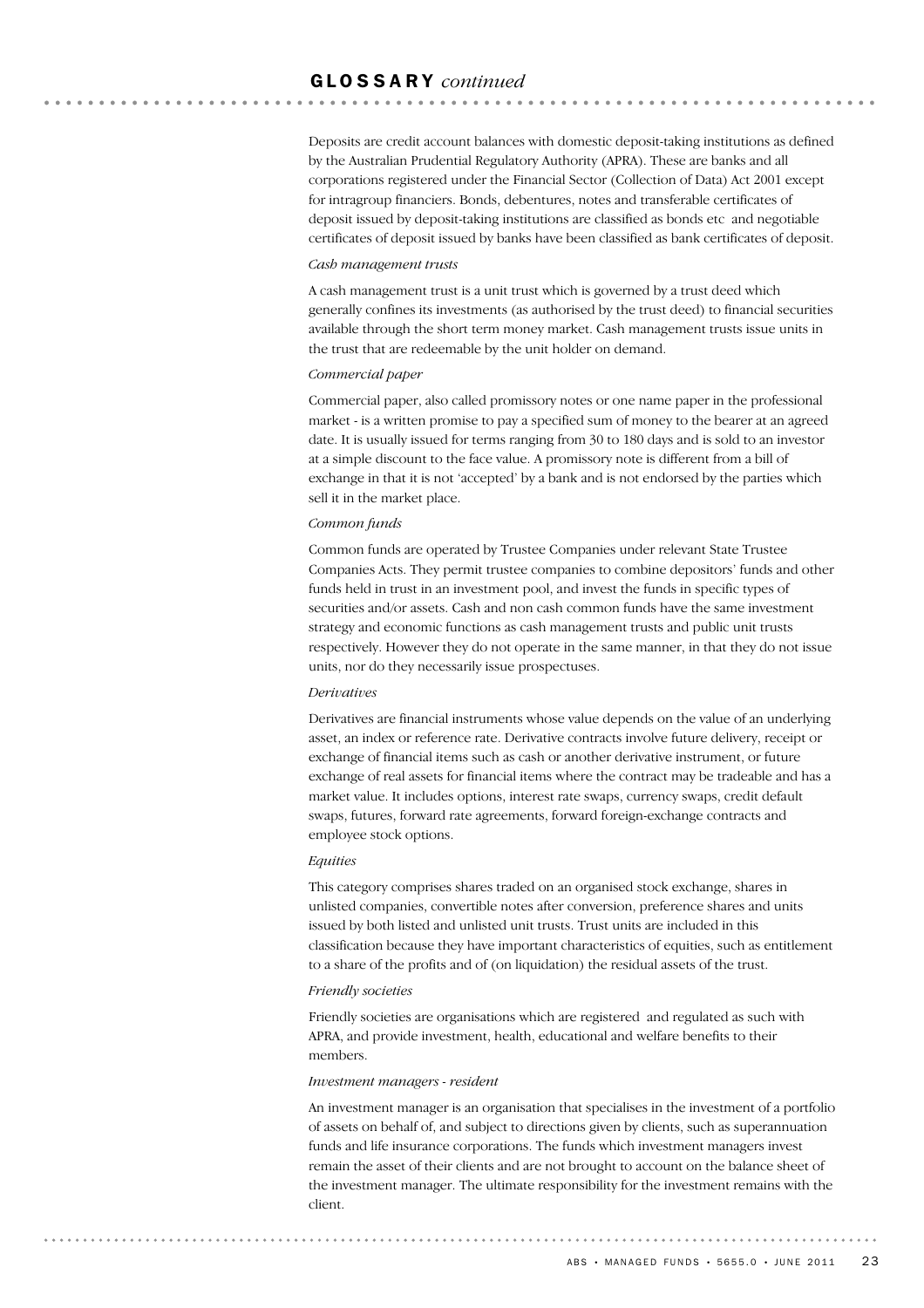For the purposes of this publication, investment managers should satisfy the following criteria:

be Australian resident entities (see resident/non-resident definition);

offer pooled investment products (eg. wholesale and/or retail trusts) which are registered with ASIC; and individual portfolios (eg mandates for institutional investors and/or separately managed accounts (SMAs)) for individuals;

- ! be managers who actively invest on behalf of clients who retain ownership of the assets; and
- ! predominately rely on management fees, rather than dividends and interest income, as the major part of their income.
- ! Investment managers are generally life insurance offices, subsidiaries of banks, merchant banks, or organisations related to these types of institutions. They can be either separately constituted legal entities or form a segment of a particular financial institution.

#### *Land and buildings*

Land and buildings refers to land and buildings held and the value of units in unitised buildings. New acquisitions are reported at acquisition cost and existing assets are reported at the latest available market valuation.

#### *Life insurance corporations*

This includes all corporations regulated by APRA which provide life insurance. Most of the investment funds of life insurance offices are held in Statutory Funds. Statutory Funds of Life Insurance Offices have been set up under Commonwealth Government legislation and are analogous to trust funds. The legislation requires that the assets of any statutory fund must be kept separate and distinct from the assets of other statutory funds and any other assets of the company. All income received must be paid into and become an asset of the appropriate statutory fund and these assets are only available to meet the liabilities and expenses of that fund.

#### *Loans and placements*

Loans are financial assets that are created when a creditor lends funds directly to a debtor, and are evidenced by documents that are not negotiable. The category includes overdrafts, instalment loans, mortgages, hire-purchase credit and loans to finance trade credit. Undrawn lines of credit are not recognised as a liability as they are contingent. Accounts payable/receivable are treated as a separate category in Other Financial Assets. It also includes liabilities of entities not described as deposit taking institutions, eg State treasuries, and these are referred to as placements.

#### *Managed funds*

The term managed funds is used to describe the investments undertaken by those managed funds institutions and resident investment managers who engage in financial transactions in the managed funds market in Australia.

#### *Managed funds institutions*

Managed funds institutions are those financial intermediaries which operate in the managed funds market by acquiring and incurring financial assets and liabilities respectively on their own balance sheet. Typically these institutions arrange for the 'pooling' of funds from a number of investors for the purpose of investing in a particular type or mix of assets, with a view to receiving an ongoing return or capital gain. However, funds of a speculative nature that do not offer redemption facilities (e.g. agriculture and film trusts) and funds not established for investment purposes (e.g. health funds and general insurance funds) are excluded. Included are life insurance corporations, superannuation (pension) funds, public offer (retail) unit trusts, friendly societies, common funds and cash management trusts.

*Non-financial assets*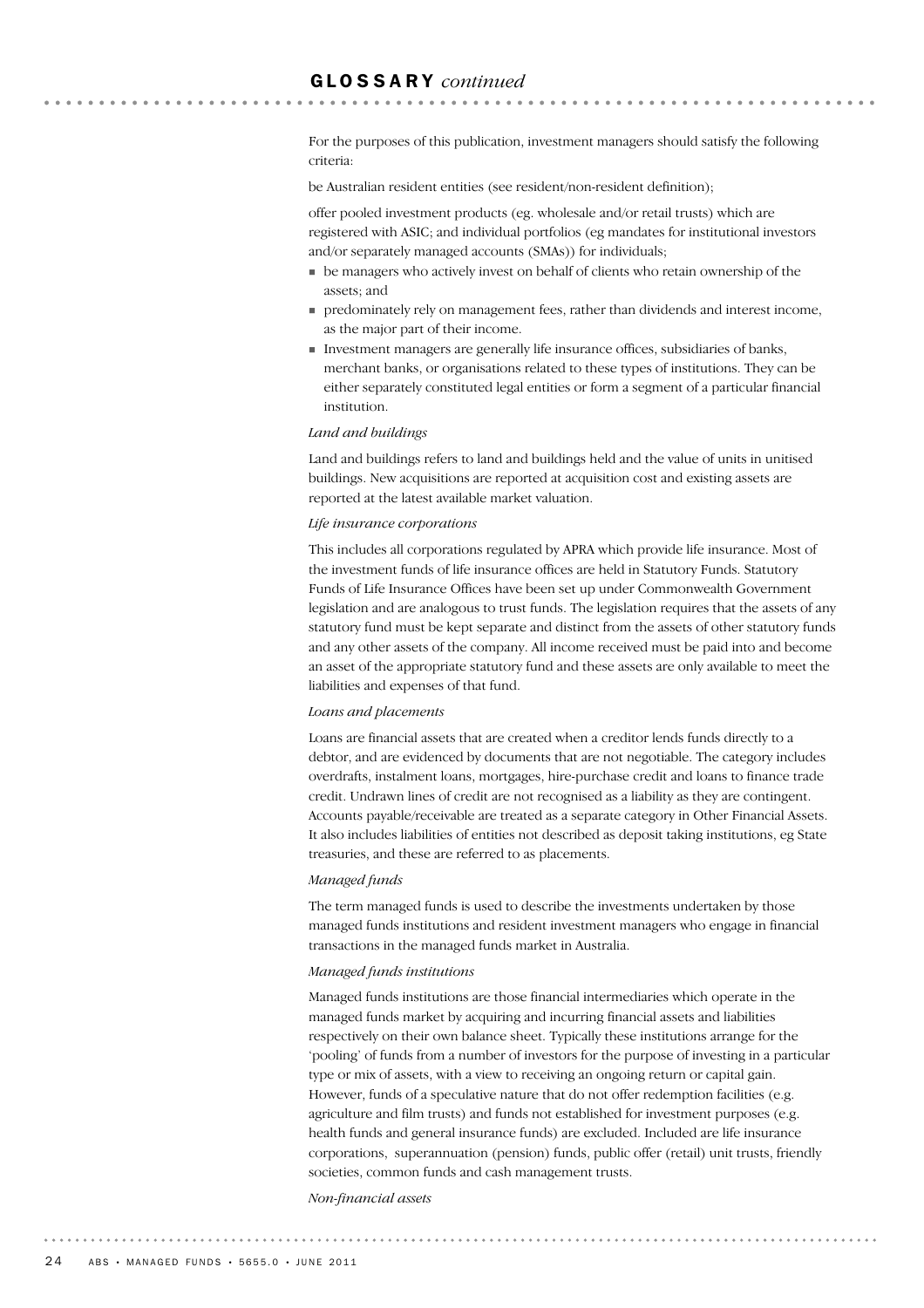Non-financial assets comprise all those assets which are not financial in nature: i.e. physical assets. For the purposes of these statistics they are broken down into only two categories - land and buildings, and other types of non-financial asset.

#### *Other financial assets*

This covers any other financial claims on residents that do not fit into any other category, such as trade credit and interest accruals.

#### *Other non-financial assets*

Other non-financial assets refers to all assets which are non financial in nature, not classified to overseas assets and are not land and buildings.

#### *Other trusts*

This covers trusts that do not fit into any other category. It may include wholesale non-financial trusts, such as property syndicates, film trusts, agricultural trusts and solicitors trusts.

#### *Public offer (retail) unit trusts*

A public offer (retail) unit trust is a trust which is governed by a trust deed; is or has been open to the general public to buy units; and allows unit holders to redeem or dispose of their units within a reasonable period of time on a well developed secondary market (eg ASX) or has readily accessible redemption facilities offered by the management company in association with the trust.

#### *Residents/non-residents*

Residents are persons, companies and other entities ordinarily domiciled in Australia. It includes Australian based branches and subsidiaries of foreign businesses. All foreign branches and subsidiaries of Australian businesses are included in non-resident entities.

#### *Securitisers*

These entities issue asset-back securities, so called because these securities are backed by specific assets, usually residential mortgages. The securities can be short term (eg. commercial paper) or long term (eg. bonds).

#### *Short term securities*

Debt securities are divided into short term and long term using original term to maturity as the classificatory criterion. Short term securities are those with an original term to maturity of one year or less. Issuers of promissory notes and bills of exchange do negotiate roll-over facilities which allow them to use these instruments as sources of floating-rate long term funds. However, in these statistics the existence of roll-over facilities does not convert what are legally short term instruments into long term ones.

There are four types of short term securities shown in this publication: bills of exchange, Treasury notes, bank certificates of deposit and commercial paper. All of these are issued at a discount to face value and are traded on well-established secondary markets with bills of exchange and certificates of deposit being the most actively traded. Professional traders call these short term instruments money market securities. Treasury notes are inscribed stock in that ownership is recorded in a register maintained by the issuer and a non-transferable certificate of ownership is issued, but the owner does not physically hold the documents. The other short term securities are bearer securities, that is the owner is not registered with the issuer but physically holds the documents. Bearer securities are payable to the holder on maturity and transferable by delivery.

#### *Superannuation (pension) funds*

Superannuation funds are indefinitely continuing funds maintained for the provision of benefits for either members of the fund, or the dependants of members in the event of retirement or death of the member. The statistics include both public and private sector superannuation funds that either directly invest on their own behalf, or use fund managers on a fee for service basis. It includes superannuation funds regulated under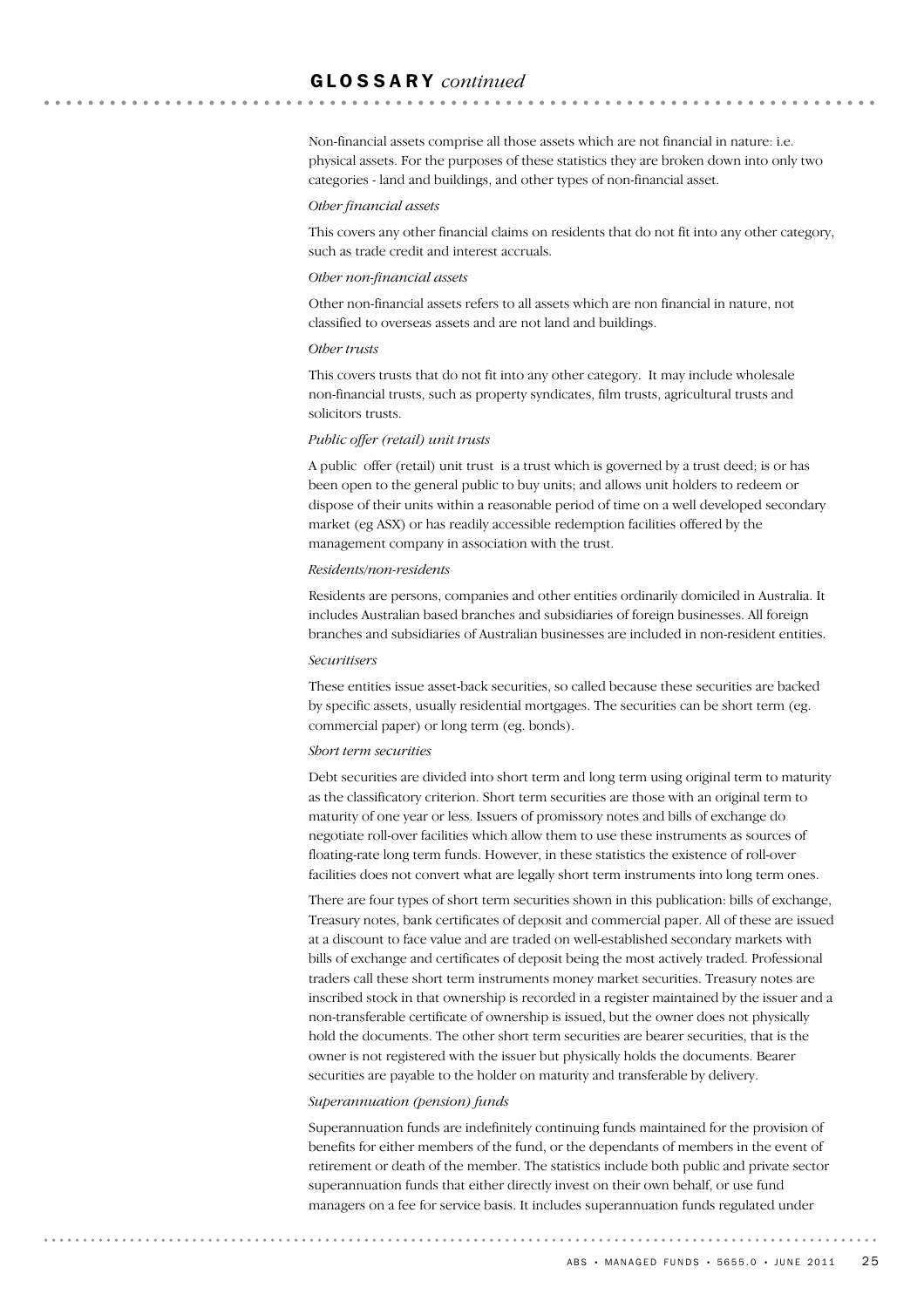. . . . . . . . . . . . . . . . . . .

the Superannuation Industry (Supervision) Act 1993 by APRA and self managed superannuation funds (SMSFs) regulated by the Australian Taxation Office.

#### *Treasury notes*

Treasury notes are inscribed instruments issued by the Commonwealth Government with original maturity terms of five, 13 or 26 weeks.

#### *Wholesale financial trusts*

Wholesale financial trusts invest in financial assets and are only open to institutional investors (eg life insurance corporations, superannuation funds) and high net worth individuals due to high entry levels. However some are indirectly open to the public via distribution channels such as platforms. Wholesale non-financial trusts, such as property syndicates are excluded; these are included with Other trusts.